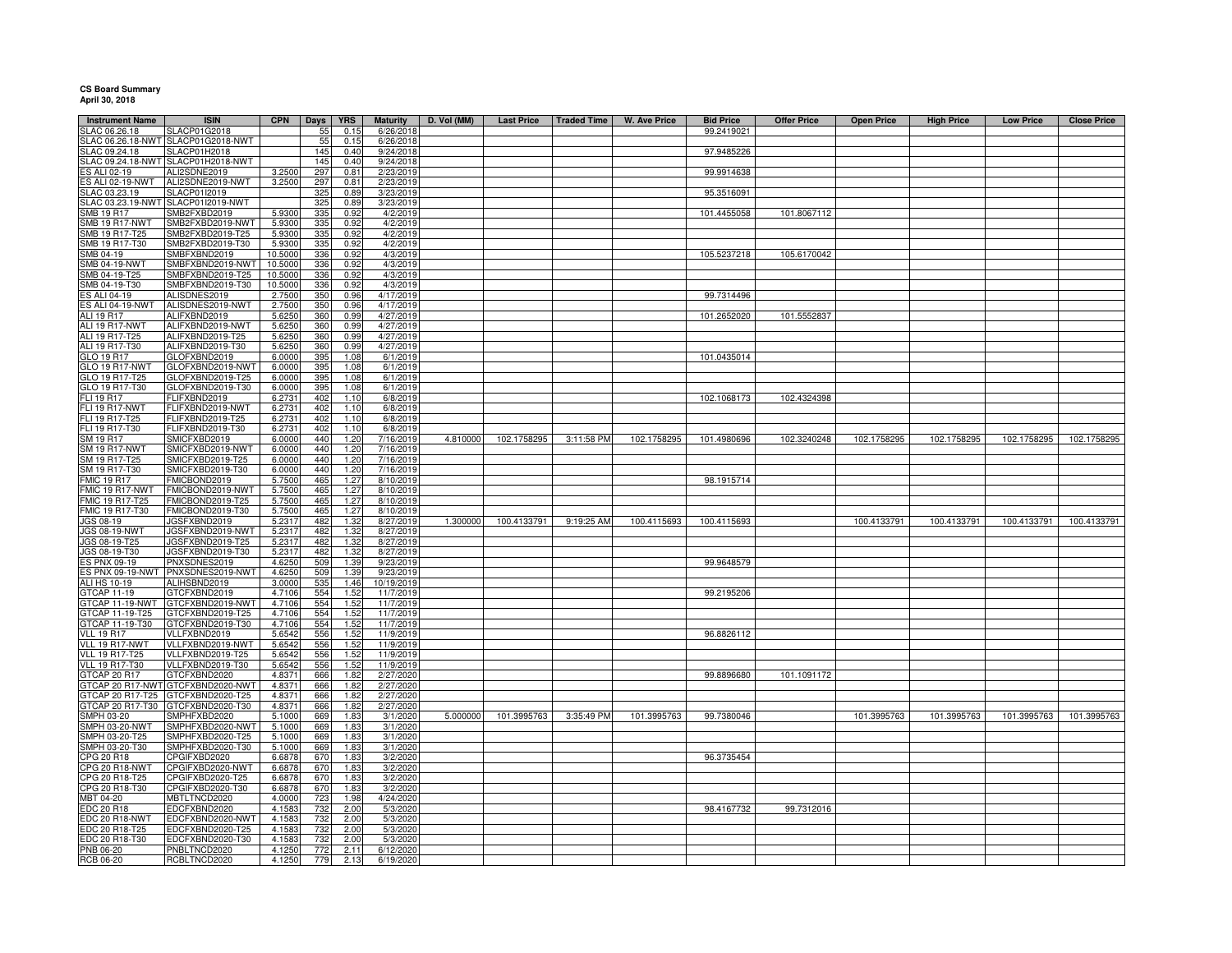| <b>Instrument Name</b>                  | <b>ISIN</b>                          | <b>CPN</b>       | Days         | <b>YRS</b>   | <b>Maturity</b>          | D. Vol (MM) | Last Price   Traded Time |                         | W. Ave Price | <b>Bid Price</b> | <b>Offer Price</b> | <b>Open Price</b> | <b>High Price</b> | <b>Low Price</b> | <b>Close Price</b>      |
|-----------------------------------------|--------------------------------------|------------------|--------------|--------------|--------------------------|-------------|--------------------------|-------------------------|--------------|------------------|--------------------|-------------------|-------------------|------------------|-------------------------|
| GLO 20 R18                              | GLOFXBND2020                         | 4.8875           | 807          | 2.21         | 7/17/2020                |             |                          |                         |              | 99.7651139       | 101.2304964        |                   |                   |                  |                         |
| GLO 20 R18-NWT                          | GLOFXBND2020-NWT                     | 4.8875           | 807          | 2.21         | 7/17/2020                |             |                          |                         |              |                  |                    |                   |                   |                  |                         |
| GLO 20 R18-T25                          | GLOFXBND2020-T25                     | 4.8875           | 807          | 2.21         | 7/17/2020                |             |                          |                         |              |                  |                    |                   |                   |                  |                         |
| GLO 20 R18-T30<br><b>SLTC 20 R18</b>    | GLOFXBND2020-T30<br>SLTCFXBD2020     | 4.8875<br>4.9925 | 807<br>843   | 2.21<br>2.31 | 7/17/2020<br>8/22/2020   | 23.000000   | 100.0365680              | 4:07:10 PM              | 100.0365625  | 92.8231204       |                    | 100.0365680       | 100.0365680       | 100.0365680      | 100.0365680             |
| SLTC 20 R18-NWT                         | SLTCFXBD2020-NWT                     | 4.9925           | 843          | 2.31         | 8/22/2020                |             |                          |                         |              |                  |                    |                   |                   |                  |                         |
| <b>SLTC 20 R18-T25</b>                  | SLTCFXBD2020-T25                     | 4.9925           | 843          | 2.31         | 8/22/2020                |             |                          |                         |              |                  |                    |                   |                   |                  |                         |
| SLTC 20 R18-T30                         | SLTCFXBD2020-T30                     | 4.9925           | 843          | 2.31         | 8/22/2020                |             |                          |                         |              |                  |                    |                   |                   |                  |                         |
| <b>BDO 10-20</b>                        | BDO2LTNC2020                         | 3.7500           | 888          | 2.43         | 10/6/2020                |             |                          |                         |              | 91.2229468       |                    |                   |                   |                  |                         |
| ALI 20 R19                              | ALIFXBND2020                         | 4.6250           | 892          | 2.44         | 10/10/2020               |             |                          |                         |              | 98.7517005       | 100.5122931        |                   |                   |                  |                         |
| ALI 20 R19-NWT                          | ALIFXBND2020-NWT                     | 4.6250           | 892          | 2.44         | 10/10/2020               |             |                          |                         |              |                  |                    |                   |                   |                  |                         |
| ALI 20 R19-T25<br>ALI 20 R19-T30        | ALIFXBND2020-T25<br>ALIFXBND2020-T30 | 4.6250<br>4.6250 | 892<br>892   | 2.44<br>2.44 | 10/10/2020<br>10/10/2020 |             |                          |                         |              |                  |                    |                   |                   |                  |                         |
| <b>HOUSE 10-20</b>                      | HOUSEFBD2020                         | 6.2080           | 898          | 2.46         | 10/16/2020               | 5.000000    | 100.4693738              | 4:02:18 PM              | 100.4699505  | 102.4243499      | 102.5406700        | 100.4693738       | 100.4693738       |                  | 100.4693738 100.4693738 |
| HOUSE 10-20-NWT                         | HOUSEFBD2020-NWT                     | 6.2080           | 898          | 2.46         | 10/16/2020               |             |                          |                         |              |                  |                    |                   |                   |                  |                         |
| HOUSE 10-20-T25                         | OUSEFBD2020-T25                      | 6.2080           | 898          | 2.46         | 10/16/2020               |             |                          |                         |              |                  |                    |                   |                   |                  |                         |
| HOUSE 10-20-T30                         | HOUSEFBD2020-T30                     | 6.2080           | 898          | 2.46         | 10/16/2020               |             |                          |                         |              |                  |                    |                   |                   |                  |                         |
| AEV 11-20                               | AEV2FXBD2020                         | 4.4722           | 915          | 2.52         | 11/6/2020                |             |                          |                         |              | 98.2967388       | 99.6982815         |                   |                   |                  |                         |
| <b>AEV 11-20-NWT</b>                    | AEV2FXBD2020-NWT                     | 4.4722           | 915          | 2.52         | 11/6/202                 |             |                          |                         |              |                  |                    |                   |                   |                  |                         |
| AEV 11-20-T25                           | AEV2FXBD2020-T25                     | 4.4722           | 919          | 2.52         | 11/6/2020                |             |                          |                         |              |                  |                    |                   |                   |                  |                         |
| AEV 11-20-T30                           | AEV2FXBD2020-T30                     | 4.4722           | 919          | 2.52         | 11/6/2020                |             |                          |                         |              |                  |                    |                   |                   |                  |                         |
| FLI 20 R19                              | <b>LIFXBND2020</b>                   | 4.8562           | 921          | 2.52         | 11/8/202                 |             |                          |                         |              | 98.9603103       | 100.6051373        |                   |                   |                  |                         |
| FLI 20 R19-NWT<br>FLI 20 R19-T25        | LIFXBND2020-NWT<br>LIFXBND2020-T25   | 4.8562<br>4.8562 | 921<br>921   | 2.52<br>2.52 | 11/8/2020<br>11/8/202    |             |                          |                         |              |                  |                    |                   |                   |                  |                         |
| FLI 20 R19-T30                          | FLIFXBND2020-T30                     | 4.8562           | 921          | 2.52         | 11/8/2020                |             |                          |                         |              |                  |                    |                   |                   |                  |                         |
| AEV 20 R19                              | AEVFXBND2020                         | 4.4125           | 934          | 2.56         | 11/21/2020               |             |                          |                         |              | 97.6586327       | 99.5497668         |                   |                   |                  |                         |
| AEV 20 R19-NWT                          | AEVFXBND2020-NWT                     | 4.4125           | 934          | 2.56         | 11/21/202                |             |                          |                         |              |                  |                    |                   |                   |                  |                         |
| AEV 20 R19-T25                          | AEVFXBND2020-T25                     | 4.4125           | 934          | 2.56         | 11/21/2020               |             |                          |                         |              |                  |                    |                   |                   |                  |                         |
| AEV 20 R19-T30                          | AEVFXBND2020-T30                     | 4.4125           | 934          | 2.56         | 11/21/2020               |             |                          |                         |              |                  |                    |                   |                   |                  |                         |
| <b>MER 20 P19</b>                       | MERFXBND2020                         | 4.3750           | 955          | 2.61         | 12/12/2020               |             |                          |                         |              | 98.2363446       |                    |                   |                   |                  |                         |
| <b>MER 20 P19-NWT</b>                   | MERFXBND2020-NWT                     | 4.3750           | 955          | 2.61         | 12/12/2020               |             |                          |                         |              |                  |                    |                   |                   |                  |                         |
| MER 20 P19-T25                          | MERFXBND2020-T25                     | 4.3750           | 955          | 2.61         | 12/12/2020               |             |                          |                         |              |                  |                    |                   |                   |                  |                         |
| MER 20 P19-T30                          | MERFXBND2020-T30                     | 4.3750           | 955          | 2.61         | 12/12/2020               |             |                          |                         |              |                  |                    |                   |                   |                  |                         |
| <b>TEL 21 R19</b>                       | FELFXBND2021                         | 5.2250           | 1011         | 2.77         | 2/6/2021                 |             |                          |                         |              | 99.8081655       |                    |                   |                   |                  |                         |
| TEL 21 R19-NWT                          | ELFXBND2021-NWT                      | 5.2250           | 1011         | 2.77         | 2/6/2021                 |             |                          |                         |              |                  |                    |                   |                   |                  |                         |
| TEL 21 R19-T25<br>TEL 21 R19-T30        | ELFXBND2021-T25<br>TELFXBND2021-T30  | 5.2250<br>5.225  | 1011<br>1011 | 2.77<br>2.77 | 2/6/2021<br>2/6/202      |             |                          |                         |              |                  |                    |                   |                   |                  |                         |
| ABS 21 R19                              | ABSFXBND2021                         | 5.3350           | 1015         | 2.78         | 2/10/2021                |             |                          |                         |              | 90.8648421       | 100.2172623        |                   |                   |                  |                         |
| ABS 21 R19-NWT                          | ABSFXBND2021-NWT                     | 5.3350           | 1015         | 2.78         | 2/10/2021                |             |                          |                         |              |                  |                    |                   |                   |                  |                         |
| ABS 21 R19-T25                          | ABSFXBND2021-T25                     | 5.3350           | 1015         | 2.78         | 2/10/2021                |             |                          |                         |              |                  |                    |                   |                   |                  |                         |
| ABS 21 R19-T30                          | ABSFXBND2021-T30                     | 5.3350           | 1015         | 2.78         | 2/10/2021                |             |                          |                         |              |                  |                    |                   |                   |                  |                         |
| <b>ROCK 21 R19</b>                      | ROCKFXBD2021                         | 5.0932           | 1020         | 2.79         | 2/15/2021                |             |                          |                         |              | 99.2102803       | 100.4993371        |                   |                   |                  |                         |
| ROCK 21 R19-NWT                         | ROCKFXBD2021-NWT                     | 5.0932           | 1020         | 2.79         | 2/15/202                 |             |                          |                         |              |                  |                    |                   |                   |                  |                         |
| ROCK 21 R19-T25                         | ROCKFXBD2021-T25                     | 5.0932           | 1020         | 2.79         | 2/15/202                 |             |                          |                         |              |                  |                    |                   |                   |                  |                         |
| ROCK 21 R19-T30                         | ROCKFXBD2021-T30                     | 5.0932           | 1020         | 2.79         | 2/15/202                 |             |                          |                         |              |                  |                    |                   |                   |                  |                         |
| SMPH 02-21                              | SMPH2FBD2021                         | 4.5095           | 1030         | 2.82         | 2/25/2021                |             |                          |                         |              | 97.6882884       |                    |                   |                   |                  |                         |
| SMPH 02-21-NWT<br>SMPH 02-21-T25        | MPH2FBD2021-NWT<br>MPH2FBD2021-T25   | 4.5095<br>4.5095 | 1030<br>1030 | 2.82<br>2.82 | 2/25/2021<br>2/25/202    |             |                          |                         |              |                  |                    |                   |                   |                  |                         |
| MPH 02-21-T30                           | MPH2FBD2021-T30                      | 4.5095           | 1030         | 2.82         | 2/25/202                 |             |                          |                         |              |                  |                    |                   |                   |                  |                         |
| JGS 21 R19                              | JGSFXBND2021                         | 5.2442           | 1032         | 2.83         | 2/27/2021                |             |                          |                         |              | 99.5894950       | 100.8888912        |                   |                   |                  |                         |
| <b>JGS 21 R19-NWT</b>                   | JGSFXBND2021-NWT                     | 5.2442           | 1032         | 2.83         | 2/27/2021                |             |                          |                         |              |                  |                    |                   |                   |                  |                         |
| JGS 21 R19-T25                          | JGSFXBND2021-T25                     | 5.2442           | 1032         | 2.83         | 2/27/2021                |             |                          |                         |              |                  |                    |                   |                   |                  |                         |
| JGS 21 R19-T30                          | JGSFXBND2021-T30                     | 5.2442           | 1032         | 2.83         | 2/27/2021                |             |                          |                         |              |                  |                    |                   |                   |                  |                         |
| <b>SLI 21 R18</b>                       | SLIFXBND2021                         | 6.7150           | 1055         | 2.89         | 3/22/2021                |             |                          |                         |              | 100.0356600      |                    |                   |                   |                  |                         |
| SLI 21 R18-NWT                          | SLIFXBND2021-NWT                     | 6.7150           | 1055         | 2.89         | 3/22/2021                |             |                          |                         |              |                  |                    |                   |                   |                  |                         |
| SLI 21 R18-T25                          | SLIFXBND2021-T25                     | 6.7150           | 1055         | 2.89         | 3/22/2021                |             |                          |                         |              |                  |                    |                   |                   |                  |                         |
| SLI 21 R18-T30<br><b>MNTC 21 R19</b>    | SLIFXBND2021-T30<br>MNTCFXBD2021     | 6.7150<br>5.0700 | 1055<br>1064 | 2.89<br>2.91 | 3/22/2021<br>3/31/2021   |             |                          |                         |              | 98.7158836       | 100.7277543        |                   |                   |                  |                         |
| MNTC 21 R19-NWT                         | MNTCFXBD2021-NWT                     | 5.0700           | 1064         | 2.91         | 3/31/2021                |             |                          |                         |              |                  |                    |                   |                   |                  |                         |
| MNTC 21 R19-T25                         | MNTCFXBD2021-T25                     | 5.0700           | 1064         | 2.91         | 3/31/2021                |             |                          |                         |              |                  |                    |                   |                   |                  |                         |
| MNTC 21 R19-T30                         | MNTCFXBD2021-T30                     | 5.0700           | 1064         | 2.91         | 3/31/2021                |             |                          |                         |              |                  |                    |                   |                   |                  |                         |
| SMB 21 R19                              | SMBFXBND2021                         | 5.5000           | 1066         | 2.92         | 4/2/2021                 | 1.200000    | 101.0666307              | 2:58:07 PM              | 101.0666307  | 99.9948348       | 101.0666307        | 101.0666307       | 101.0666307       | 101.0666307      | 101.0666307             |
| SMB 21 R19-NWT                          | SMBFXBND2021-NWT                     | 5.5000           | 1066         | 2.92         | 4/2/2021                 |             |                          |                         |              |                  |                    |                   |                   |                  |                         |
| SMB 21 R19-T25                          | SMBFXBND2021-T25                     | 5.5000           | 1066         | 2.92         | 4/2/2021                 |             |                          |                         |              |                  |                    |                   |                   |                  |                         |
| SMB 21 R19-T30                          | SMBFXBND2021-T30                     | 5.5000           | 1066         | 2.92         | 4/2/2021                 |             |                          |                         |              |                  |                    |                   |                   |                  |                         |
| LBP 04-21                               | BPLTNCD2021                          | 3.7500           | 1073         | 2.94         | 4/9/2021                 |             |                          |                         |              |                  |                    |                   |                   |                  |                         |
| <b>VLL 21 R19</b>                       | VLLFXBND2021                         | 5.9437           | 1103         | 3.02         | 5/9/2021                 |             |                          |                         |              | 94.2741615       |                    |                   |                   |                  |                         |
| VLL 21 R19-NWT                          | VLLFXBND2021-NWT                     | 5.9437           | 1103         | 3.02         | 5/9/202                  |             |                          |                         |              |                  |                    |                   |                   |                  |                         |
| <b>VLL 21 R19-T25</b><br>VLL 21 R19-T30 | VLLFXBND2021-T25<br>VLLFXBND2021-T30 | 5.9437<br>5.9437 | 110<br>1103  | 3.02<br>3.02 | 5/9/202<br>5/9/202       |             |                          |                         |              |                  |                    |                   |                   |                  |                         |
| AC 05-21                                | ACFXBOND2021                         | 6.8000           | 1106         | 3.03         | 5/12/2021                | 1.200000    |                          | 103.8852770 10:02:59 AM | 103.6041778  | 101.9206503      | 105.3152086        | 102.2021521       | 103.8852770       | 102.2021521      | 103.8852770             |
| AC 05-21-NWT                            | ACFXBOND2021-NWT                     | 6,8000           | 1106         | 3.03         | 5/12/202                 |             |                          |                         |              |                  |                    |                   |                   |                  |                         |
| AC 05-21-T25                            | ACFXBOND2021-T25                     | 6.8000           | 1106         | 3.03         | 5/12/2021                |             |                          |                         |              |                  |                    |                   |                   |                  |                         |
| AC 05-21-T30                            | ACFXBOND2021-T30                     | 6.8000           | 1106         | 3.03         | 5/12/2021                |             |                          |                         |              |                  |                    |                   |                   |                  |                         |
| SM 21 R19                               | SMICFXBD2021                         | 5.2958           | 1113         | 3.05         | 5/19/2021                |             |                          |                         |              | 100.2638666      |                    |                   |                   |                  |                         |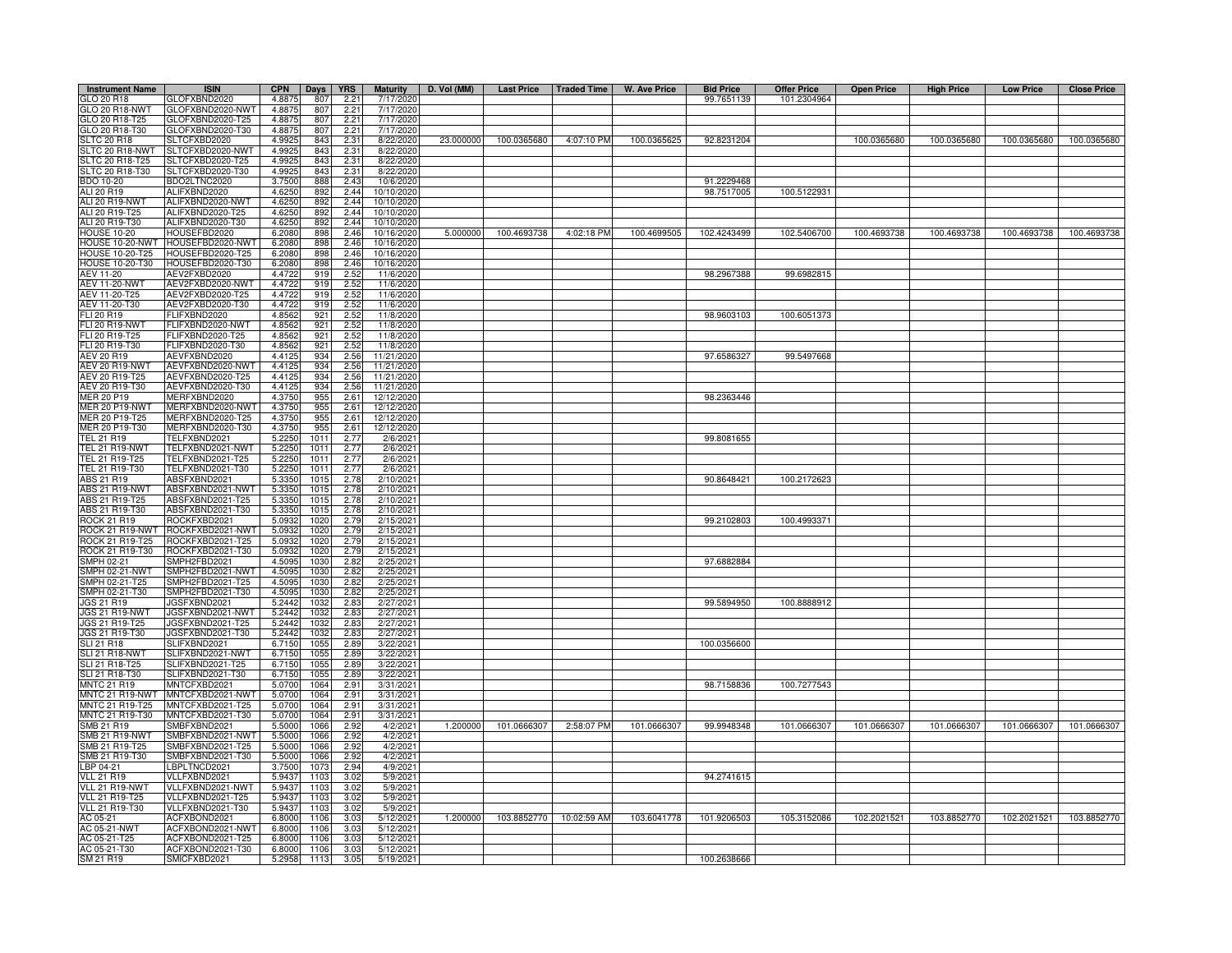| <b>Instrument Name</b>             | <b>ISIN</b>                          | <b>CPN</b>       | Days         | <b>YRS</b>               | <b>Maturity</b>        | D. Vol (MM) |             |                         | Last Price   Traded Time   W. Ave Price | <b>Bid Price</b> | <b>Offer Price</b> | <b>Open Price</b> | <b>High Price</b> | <b>Low Price</b> | <b>Close Price</b> |
|------------------------------------|--------------------------------------|------------------|--------------|--------------------------|------------------------|-------------|-------------|-------------------------|-----------------------------------------|------------------|--------------------|-------------------|-------------------|------------------|--------------------|
| SM 21 R19-NWT                      | SMICFXBD2021-NWT                     | 5.2958           | 1113         | 3.05                     | 5/19/2021              |             |             |                         |                                         |                  |                    |                   |                   |                  |                    |
| SM 21 R19-T25                      | SMICFXBD2021-T25                     | 5.2958           | 1113         | 3.05                     | 5/19/2021              |             |             |                         |                                         |                  |                    |                   |                   |                  |                    |
| SM 21 R19-T30                      | SMICFXBD2021-T30                     | 5.2958           | 1113         | 3.05                     | $\overline{5/19/2021}$ |             |             |                         |                                         |                  |                    |                   |                   |                  |                    |
| CHI 21 R19                         | CHIFXBND2021                         | 5.3200           | 1131         | 3.10                     | 6/6/2021               |             |             |                         |                                         | 99.4886287       |                    |                   |                   |                  |                    |
| CHI 21 R19-NWT                     | CHIFXBND2021-NWT                     | 5.3200           | 1131         | 3.10                     | 6/6/2021               |             |             |                         |                                         |                  |                    |                   |                   |                  |                    |
| CHI 21 R19-T25                     | CHIFXBND2021-T25                     | 5.3200           | 1131         | 3.10                     | 6/6/2021               |             |             |                         |                                         |                  |                    |                   |                   |                  |                    |
| CHI 21 R19-T30                     | CHIFXBND2021-T30                     | 5.3200           | 1131         | 3.10                     | 6/6/2021               |             |             |                         |                                         |                  |                    |                   |                   |                  |                    |
| <b>SMCGP 21 R19</b>                | SMCGPFBD2021                         | 4.3458           | 1166         | 3.19                     | 7/11/2021              |             |             |                         |                                         | 96.0722783       | 98.3705687         |                   |                   |                  |                    |
| SMCGP 21 R19-NWT                   | SMCGPFBD2021-NWT                     | 4.3458           | 1166         | 3.19                     | 7/11/2021              |             |             |                         |                                         |                  |                    |                   |                   |                  |                    |
| SMCGP 21 R19-T25                   | SMCGPFBD2021-T25                     | 4.3458           | 1166         | 3.19                     | 7/11/2021              |             |             |                         |                                         |                  |                    |                   |                   |                  |                    |
| SMCGP 21 R19-T30                   | SMCGPFBD2021-T30                     | 4.3458           | 1166         | 3.19                     | 7/11/2021              |             |             |                         |                                         |                  |                    |                   |                   |                  |                    |
| <b>TCAP 21 R19</b>                 | GTCFXBND2021                         | 5.1965           | 119          | 3.27                     | 8/7/2021               |             |             |                         |                                         | 92.6975360       |                    |                   |                   |                  |                    |
|                                    | 3TCAP 21 R19-NWT GTCFXBND2021-NWT    | 5.1965           | 1193         | 3.27                     | 8/7/2021               |             |             |                         |                                         |                  |                    |                   |                   |                  |                    |
|                                    | GTCAP 21 R19-T25 GTCFXBND2021-T25    | 5.1965           | 1193         | 3.27                     | 8/7/2021               |             |             |                         |                                         |                  |                    |                   |                   |                  |                    |
|                                    | TCAP 21 R19-T30 GTCFXBND2021-T30     | 5.1965           | 1193         | 3.27                     | 8/7/2021               |             |             |                         |                                         |                  |                    |                   |                   |                  |                    |
| MPH 21 R19                         | SMPHFXBD2021                         | 5.2006           | 1218         | 3.33                     | 9/1/2021               |             |             |                         |                                         | 97.6007937       |                    |                   |                   |                  |                    |
| MPH 21 R19-NWT                     | SMPHFXBD2021-NWT                     | 5.2006           | 1218         | 3.33                     | 9/1/2021               |             |             |                         |                                         |                  |                    |                   |                   |                  |                    |
| MPH 21 R19-T25                     | SMPHFXBD2021-T25                     | 5.2006           | 1218         | 3.33                     | 9/1/202                |             |             |                         |                                         |                  |                    |                   |                   |                  |                    |
| MPH 21 R19-T30                     | SMPHFXBD2021-T30                     | 5.200            | 1218         | 3.3 <sup>′</sup><br>3.34 | 9/1/202                |             |             |                         |                                         | 95.6117479       |                    |                   |                   |                  |                    |
| <b>PG 21 R20</b><br>CPG 21 R20-NWT | CPGIFXBD2021<br>CPGIFXBD2021-NWT     | 6.9758           | 1219         |                          | 9/2/202                |             |             |                         |                                         |                  |                    |                   |                   |                  |                    |
|                                    |                                      | 6.9758           | 1219         | 3.34                     | 9/2/202                |             |             |                         |                                         |                  |                    |                   |                   |                  |                    |
| CPG 21 R20-T25<br>CPG 21 R20-T30   | CPGIFXBD2021-T25<br>CPGIFXBD2021-T30 | 6.9758<br>6.9758 | 1219<br>1219 | 3.34<br>3.34             | 9/2/202<br>9/2/2021    |             |             |                         |                                         |                  |                    |                   |                   |                  |                    |
| AP 21 R19                          | APCFXBND2021                         | 5.2050           | 1227         | 3.36                     | 9/10/2021              |             |             |                         |                                         | 98.0454365       |                    |                   |                   |                  |                    |
| AP 21 R19-NWT                      | APCFXBND2021-NWT                     | 5.2050           | 1227         | 3.36                     | 9/10/2021              |             |             |                         |                                         |                  |                    |                   |                   |                  |                    |
| AP 21 R19-T25                      | APCFXBND2021-T25                     | 5.2050           | 1227         | 3.36                     | 9/10/202               |             |             |                         |                                         |                  |                    |                   |                   |                  |                    |
| AP 21 R19-T30                      | APCFXBND2021-T30                     | 5.2050           | 1227         | 3.36                     | 9/10/2021              |             |             |                         |                                         |                  |                    |                   |                   |                  |                    |
| PCOR 21 R19                        | PCORFXBD2021                         | 4.0032           | 1274         | 3.49                     | 10/27/2021             | 0.600000    |             | 96.8333282 10:59:43 AM  | 96.8288190                              | 94.9744604       | 97.1418000         | 96.8333282        | 96.8333282        | 96.8333282       | 96.8333282         |
| PCOR 21 R19-NWT                    | PCORFXBD2021-NWT                     | 4.003            | 1274         | 3.49                     | 10/27/2021             |             |             |                         |                                         |                  |                    |                   |                   |                  |                    |
| PCOR 21 R19-T25                    | PCORFXBD2021-T25                     | 4.003            | 1274         | 3.49                     | 10/27/2021             |             |             |                         |                                         |                  |                    |                   |                   |                  |                    |
| PCOR 21 R19-T30                    | PCORFXBD2021-T30                     | 4.003            | 1274         | 3.49                     | 10/27/2021             |             |             |                         |                                         |                  |                    |                   |                   |                  |                    |
| <b>MBT 11-21</b>                   | MBTLTNCD2021                         | 4.2500           | 1299         | 3.56                     | 11/21/2021             |             |             |                         |                                         |                  |                    |                   |                   |                  |                    |
| FLI 21 R20                         | FLIFXBND2021                         | 5.4000           | 1312         | 3.59                     | 12/4/2021              |             |             |                         |                                         | 99.0303258       | 101.6344860        |                   |                   |                  |                    |
| <b>FLI 21 R20-NWT</b>              | FLIFXBND2021-NWT                     | 5.4000           | 1312         | 3.59                     | 12/4/2021              |             |             |                         |                                         |                  |                    |                   |                   |                  |                    |
| FLI 21 R20-T25                     | -LIFXBND2021-T25                     | 5.4000           | 1312         | 3.59                     | 12/4/2021              |             |             |                         |                                         |                  |                    |                   |                   |                  |                    |
| FLI 21 R20-T30                     | FLIFXBND2021-T30                     | 5.4000           | 1312         | 3.59                     | 12/4/2021              |             |             |                         |                                         |                  |                    |                   |                   |                  |                    |
| RLC 02-22                          | RLCFXBND2022                         | 4.800            | 1393         | 3.81                     | 2/23/202               |             |             |                         |                                         | 97.2823511       | 99.3072113         |                   |                   |                  |                    |
| RLC 02-22-NWT                      | RLCFXBND2022-NWT                     | 4.8000           | 1393         | 3.81                     | 2/23/2022              |             |             |                         |                                         |                  |                    |                   |                   |                  |                    |
| RLC 02-22-T25                      | RLCFXBND2022-T25                     | 4.8000           | 1393         | 3.81                     | 2/23/2022              |             |             |                         |                                         |                  |                    |                   |                   |                  |                    |
| RLC 02-22-T30                      | RLCFXBND2022-T30                     | 4.8000           | 1393         | 3.81                     | 2/23/2022              |             |             |                         |                                         |                  |                    |                   |                   |                  |                    |
| <b>SMC 22 R20</b>                  | SMCFXBND2022                         | 4.8243           | 1399         | 3.83                     | 3/1/2022               |             |             |                         |                                         | 94.3559892       |                    |                   |                   |                  |                    |
| SMC 22 R20-NWT                     | SMCFXBND2022-NWT                     | 4.8243           | 1399         | 3.83                     | 3/1/2022               |             |             |                         |                                         |                  |                    |                   |                   |                  |                    |
| MC 22 R20-T25                      | SMCFXBND2022-T25                     | 4.824            | 1399         | 3.83                     | 3/1/2022               |             |             |                         |                                         |                  |                    |                   |                   |                  |                    |
| MC 22 R20-T30                      | SMCFXBND2022-T30                     | 4.824            | 1399         | $3.8^{\circ}$            | 3/1/2022               |             |             |                         |                                         |                  |                    |                   |                   |                  |                    |
| MB 22 R19                          | SMBFXBND2022                         | 6.600            | 1431         | 3.92                     | 4/2/2022               | 1.000000    |             | 103.1133247 11:01:47 AM | 103.1133247                             | 102.3222358      | 105.2592776        | 103.1133247       | 103.1133247       | 103.1133247      | 103.1133247        |
| MB 22 R19-NWT                      | SMBFXBND2022-NWT                     | 6.600            | 1431         | 3.92                     | 4/2/2022               |             |             |                         |                                         |                  |                    |                   |                   |                  |                    |
| MB 22 R19-T25                      | SMBFXBND2022-T25                     | 6.600            | 1431         | 3.92                     | 4/2/2022               |             |             |                         |                                         |                  |                    |                   |                   |                  |                    |
| MB 22 R19-T30                      | SMBFXBND2022-T30                     | 6.6000           | 1431         | 3.92                     | 4/2/2022               |             |             |                         |                                         |                  |                    |                   |                   |                  |                    |
| SMC 04-22 R20                      | SMC2FXBD2022                         | 5.1923           | 1436         | 3.9 <sup>°</sup>         | 4/7/202                |             |             |                         |                                         | 98.2216258       |                    |                   |                   |                  |                    |
| SMC 04-22 R20-NWT                  | SMC2FXBD2022-NWT                     | 5.1923           | 1436         | 3.93                     | 4/7/2022               |             |             |                         |                                         |                  |                    |                   |                   |                  |                    |
|                                    | SMC 04-22 R20-T25 SMC2FXBD2022-T25   | 5.1923           | 1436         | 3.93                     | 4/7/202                |             |             |                         |                                         |                  |                    |                   |                   |                  |                    |
|                                    | SMC 04-22 R20-T30 SMC2FXBD2022-T30   | 5.1923           | 1436         | 3.93                     | 4/7/2022               |             |             |                         |                                         |                  |                    |                   |                   |                  |                    |
| ALI 22 R19                         | ALIFXBND2022                         | 6.0000           | 1456         | 3.99                     | 4/27/2022              |             |             |                         |                                         | 101.4103503      | 103.2085832        |                   |                   |                  |                    |
| ALI 22 R19-NWT                     | ALIFXBND2022-NWT                     | 6.0000           | 1456         | 3.99                     | 4/27/2022              |             |             |                         |                                         |                  |                    |                   |                   |                  |                    |
| ALI 22 R19-T25                     | ALIFXBND2022-T25                     | 6.0000           | 1456         | 3.99                     | 4/27/202               |             |             |                         |                                         |                  |                    |                   |                   |                  |                    |
| ALI 22 R19-T30                     | ALIFXBND2022-T30                     | 6.0000           | 1456         | 3.99                     | 4/27/202               |             |             |                         |                                         |                  |                    |                   |                   |                  |                    |
| ALI 22 4.5<br>ALI 22 4.5-NWT       | ALI2FXBD2022<br>ALI2FXBD2022-NWT     | 4.5000<br>4.5000 | 1458<br>1458 | 3.99<br>3.99             | 4/29/202<br>4/29/202   |             |             |                         |                                         | 95.1696417       | 97.8571123         |                   |                   |                  |                    |
| ALI 22 4.5-T25                     | ALI2FXBD2022-T25                     | 4.5000           | 1458         | 3.99                     | 4/29/202               |             |             |                         |                                         |                  |                    |                   |                   |                  |                    |
| ALI 22 4.5-T30                     | ALI2FXBD2022-T30                     | 4.5000           | 1458         | 3.99                     | 4/29/2022              |             |             |                         |                                         |                  |                    |                   |                   |                  |                    |
| PSB 04-22                          | PSBLTNCD2022                         | 3.5000           | 1459         | 3.99                     | 4/30/2022              |             |             |                         |                                         |                  |                    |                   |                   |                  |                    |
| CHIB 05-22                         | CHIBLTNC2022                         | 3.2500           | 1477         | 4.04                     | 5/18/2022              |             |             |                         |                                         |                  |                    |                   |                   |                  |                    |
| SLTC 22 R20                        | SLTCFXBD2022                         | 5.5796           | 1481         | 4.05                     | 5/22/2022              |             |             |                         |                                         | 98.8500765       | 101.7455406        |                   |                   |                  |                    |
| <b>SLTC 22 R20-NWT</b>             | SLTCFXBD2022-NWT                     | 5.5796           | 1481         | 4.05                     | 5/22/2022              |             |             |                         |                                         |                  |                    |                   |                   |                  |                    |
| SLTC 22 R20-T25                    | SLTCFXBD2022-T25                     | 5.5796           | 1481         | 4.05                     | 5/22/2022              |             |             |                         |                                         |                  |                    |                   |                   |                  |                    |
| SLTC 22 R20-T30                    | SLTCFXBD2022-T30                     | 5.5796           | 1481         | 4.05                     | 5/22/2022              |             |             |                         |                                         |                  |                    |                   |                   |                  |                    |
| <b>PNB 06-22</b>                   | PNBLTNCD2022                         | 3.2500           | 1496         | 4.10                     | 6/6/2022               |             |             |                         |                                         |                  |                    |                   |                   |                  |                    |
| <b>HOUSE 22 R20</b>                | HOUSEFBD2022                         | 6.1310           | 1536         | 4.21                     | 7/16/2022              |             |             |                         |                                         | 93.8910667       |                    |                   |                   |                  |                    |
|                                    | HOUSE 22 R20-NWT HOUSEFBD2022-NWT    | 6.1310           | 1536         | 4.21                     | 7/16/2022              |             |             |                         |                                         |                  |                    |                   |                   |                  |                    |
|                                    | HOUSE 22 R20-T25 HOUSEFBD2022-T25    | 6.1310           | 1536         | 4.21                     | 7/16/202               |             |             |                         |                                         |                  |                    |                   |                   |                  |                    |
|                                    | HOUSE 22 R20-T30 HOUSEFBD2022-T30    | 6.1310           | 1536         | 4.21                     | 7/16/2022              |             |             |                         |                                         |                  |                    |                   |                   |                  |                    |
| SM 22 R19                          | SMICFXBD2022                         | 6.9442           | 1536         | 4.21                     | 7/16/2022              | 10.000000   | 102.7054695 | 3:34:30 PM              | 102.7054695                             | 105.9222128      | 106.8913772        | 102.7054695       | 102.7054695       | 102.7054695      | 102.7054695        |
| SM 22 R19-NWT                      | SMICFXBD2022-NWT                     | 6.9442           | 1536         | 4.21                     | 7/16/2022              |             |             |                         |                                         |                  |                    |                   |                   |                  |                    |
| SM 22 R19-T25                      | SMICFXBD2022-T25                     | 6.9442           | 1536         | 4.21                     | 7/16/202               |             |             |                         |                                         |                  |                    |                   |                   |                  |                    |
| SM 22 R19-T30                      | SMICFXBD2022-T30                     | 6.9442           | 1536         | 4.21                     | 7/16/2022              |             |             |                         |                                         |                  |                    |                   |                   |                  |                    |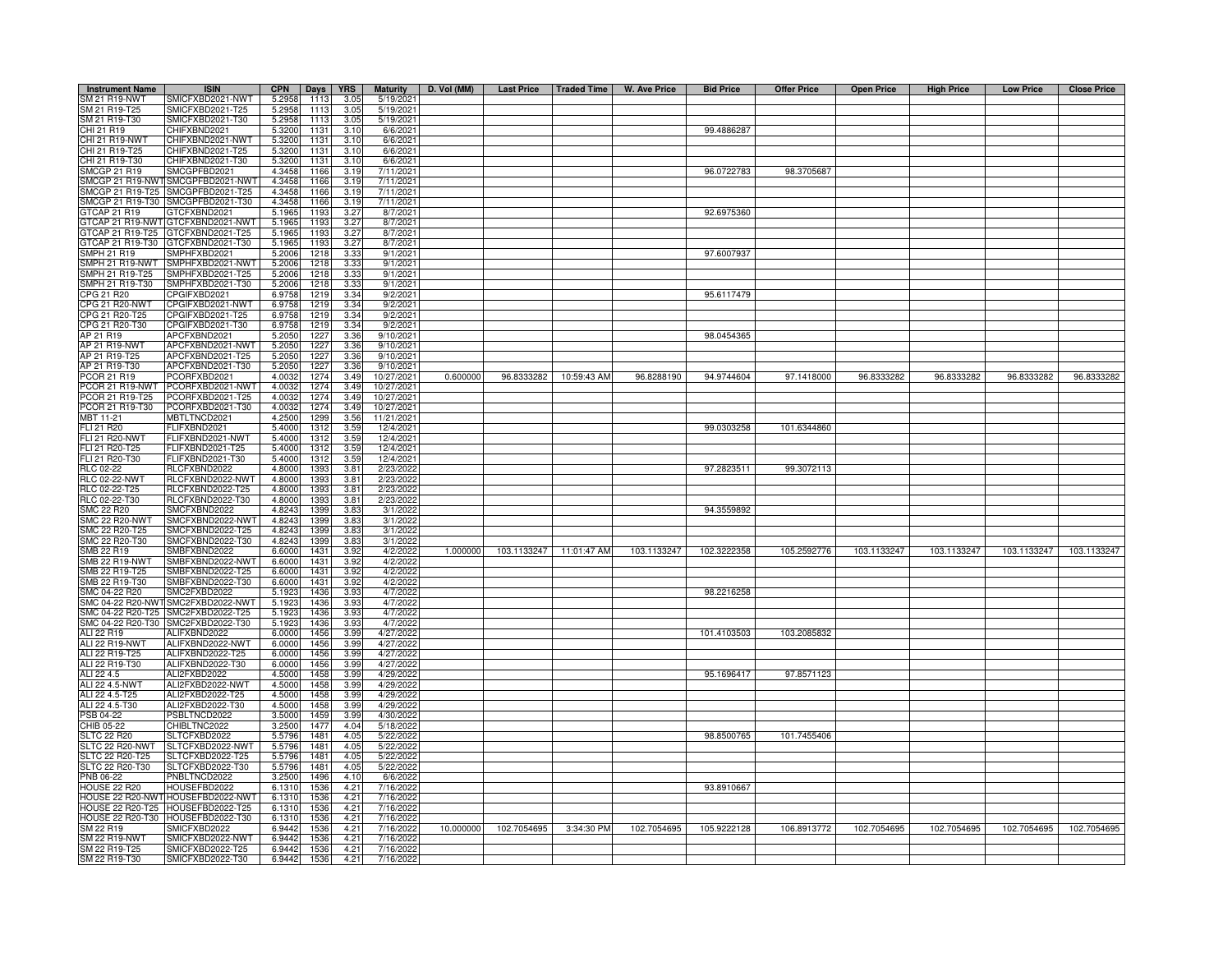| <b>Instrument Name</b>                  | <b>ISIN</b>                          | <b>CPN</b>       | Days         | <b>YRS</b>   | <b>Maturity</b>          | D. Vol (MM) | Last Price   Traded Time |             | W. Ave Price | <b>Bid Price</b> | <b>Offer Price</b> | <b>Open Price</b> | <b>High Price</b> | <b>Low Price</b> | <b>Close Price</b> |
|-----------------------------------------|--------------------------------------|------------------|--------------|--------------|--------------------------|-------------|--------------------------|-------------|--------------|------------------|--------------------|-------------------|-------------------|------------------|--------------------|
| AEV 22 R20                              | AEVFXBND2022                         | 5.0056           | 1557         | 4.26         | 8/6/2022                 |             |                          |             |              | 97.5744140       |                    |                   |                   |                  |                    |
| <b>AEV 22 R20-NWT</b>                   | AEVFXBND2022-NWT                     | 5.0056           | 1557         | 4.26         | 8/6/2022                 |             |                          |             |              |                  |                    |                   |                   |                  |                    |
| AEV 22 R20-T25                          | AEVFXBND2022-T25                     | 5.0056           | 1557         | 4.26         | 8/6/2022                 |             |                          |             |              |                  |                    |                   |                   |                  |                    |
| AEV 22 R20-T30                          | AEVFXBND2022-T30                     | 5.0056           | 1557         | 4.26         | 8/6/2022                 |             |                          |             |              |                  |                    |                   |                   |                  |                    |
| FLI 22 R20                              | FLIFXBND2022                         | 5.3567           | 1571         | 4.30         | 8/20/2022                |             |                          |             |              | 97.5761297       |                    |                   |                   |                  |                    |
| <b>FLI 22 R20-NWT</b><br>FLI 22 R20-T25 | FLIFXBND2022-NWT<br>FLIFXBND2022-T25 | 5.3567<br>5.3567 | 1571<br>1571 | 4.30<br>4.30 | 8/20/2022<br>8/20/2022   |             |                          |             |              |                  |                    |                   |                   |                  |                    |
| FLI 22 R20-T30                          | FLIFXBND2022-T30                     | 5.3567           | 1571         | 4.30         | 8/20/2022                |             |                          |             |              |                  |                    |                   |                   |                  |                    |
| EW 09-22                                | EWBLTNCD2022                         | 4.0000           | 1603         | 4.39         | 9/21/2022                |             |                          |             |              |                  |                    |                   |                   |                  |                    |
| PNB 10-22                               | PNB2LTNC2022                         | 3.7500           | 1639         | 4.49         | 10/27/2022               |             |                          |             |              |                  |                    |                   |                   |                  |                    |
| CHIB 12-22                              | CHIB2LTN2022                         | 3.6500           | 1675         | 4.59         | 12/2/2022                |             |                          |             |              |                  |                    |                   |                   |                  |                    |
| <b>BANK 12-22</b>                       | RBANKLTN2022                         | 4.1250           | 1689         | 4.62         | 12/16/202                |             |                          |             |              |                  |                    |                   |                   |                  |                    |
| SMCGP 22 R20                            | SMCGPFBD2022                         | 5.3750           | 1695         | 4.64         | 12/22/2022               |             |                          |             |              | 92.1068461       |                    |                   |                   |                  |                    |
|                                         | MCGP 22 R20-NWT SMCGPFBD2022-NWT     | 5.3750           | 1695         | 4.64         | 12/22/2022               |             |                          |             |              |                  |                    |                   |                   |                  |                    |
|                                         | MCGP 22 R20-T25 SMCGPFBD2022-T25     | 5.3750           | 1695         | 4.64         | 12/22/2022               |             |                          |             |              |                  |                    |                   |                   |                  |                    |
|                                         | MCGP 22 R20-T30 SMCGPFBD2022-T30     | 5.3750           | 1695         | 4.64         | 12/22/2022               |             |                          |             |              |                  |                    |                   |                   |                  |                    |
| PI 01-23 R20                            | CPIFXBND2023                         | 5.0496           | 1711         | 4.68         | 1/7/202                  |             |                          |             |              | 97.7457832       |                    |                   |                   |                  |                    |
| PI 01-23 R20-NWT<br>PI 01-23 R20-T25    | CPIFXBND2023-NWT<br>CPIFXBND2023-T25 | 5.0496<br>5.0496 | 1711<br>1711 | 4.68<br>4.68 | 1/7/202<br>1/7/2023      |             |                          |             |              |                  |                    |                   |                   |                  |                    |
| CPI 01-23 R20-T30                       | CPIFXBND2023-T30                     | 5.0496           | 1711         | 4.68         | 1/7/2023                 |             |                          |             |              |                  |                    |                   |                   |                  |                    |
| RCB 02-23                               | RCBLTNCD2023                         | 3.7500           | 1746         | 4.78         | 2/11/2023                |             |                          |             |              |                  |                    |                   |                   |                  |                    |
| BDO 02-23                               | BDOLTNCD2023                         | 3.6250           | 1753         | 4.80         | 2/18/2023                |             |                          |             |              |                  |                    |                   |                   |                  |                    |
| GTCAP 23 R20                            | GTCFXBND2023                         | 5.0937           | 1762         | 4.82         | 2/27/2023                |             |                          |             |              | 88.9326913       |                    |                   |                   |                  |                    |
|                                         | 3TCAP 23 R20-NWT GTCFXBND2023-NWT    | 5.093            | 1762         | 4.82         | 2/27/202                 |             |                          |             |              |                  |                    |                   |                   |                  |                    |
| GTCAP 23 R20-T25                        | GTCFXBND2023-T25                     | 5.0937           | 1762         | 4.82         | 2/27/2023                |             |                          |             |              |                  |                    |                   |                   |                  |                    |
| GTCAP 23 R20-T30                        | GTCFXBND2023-T30                     | 5.0937           | 1762         | 4.82         | 2/27/2023                |             |                          |             |              |                  |                    |                   |                   |                  |                    |
| SMPH 23 R21                             | SMPHFXBD2023                         | 5.6630           | 1764         | 4.83         | 3/1/2023                 |             |                          |             |              | 99.0071185       |                    |                   |                   |                  |                    |
| SMPH 23 R21-NWT                         | SMPHFXBD2023-NWT                     | 5.6630           | 1764         | 4.83         | 3/1/2023                 |             |                          |             |              |                  |                    |                   |                   |                  |                    |
| SMPH 23 R21-T25                         | SMPHFXBD2023-T25                     | 5.663            | 1764         | 4.83         | 3/1/202                  |             |                          |             |              |                  |                    |                   |                   |                  |                    |
| MPH 23 R21-T30                          | SMPHFXBD2023-T30                     | 5.6630           | 1764         | 4.83         | 3/1/202                  |             |                          |             |              |                  |                    |                   |                   |                  |                    |
| <b>SMC 23 R21</b><br>SMC 23 R21-NWT     | SMCFXBND2023<br>SMCFXBND2023-NWT     | 6.2500<br>6.2500 | 1782<br>1782 | 4.88<br>4.88 | 3/19/2023<br>3/19/202    | 5.300000    | 99.3726721               | 10:58:24 AM | 99.3723736   | 99.5800748       |                    | 99.3726721        | 99.3726721        | 99.3726721       | 99.3726721         |
| SMC 23 R21-T25                          | SMCFXBND2023-T25                     | 6.2500           | 1782         | 4.88         | 3/19/2023                |             |                          |             |              |                  |                    |                   |                   |                  |                    |
| SMC 23 R21-T30                          | SMCFXBND2023-T30                     | 6.250            | 1782         | 4.88         | 3/19/2023                |             |                          |             |              |                  |                    |                   |                   |                  |                    |
| PNB 04-23                               | PNBLTNCD2023                         | 3.8750           | 1820         | 4.98         | 4/26/202                 |             |                          |             |              |                  |                    |                   |                   |                  |                    |
| ALI 28 R23                              | ALIFXBND2028                         | 5.920            | 1821         | 4.99         | 4/27/202                 |             |                          |             |              | 95.4878194       | 99.9994308         |                   |                   |                  |                    |
| ALI 28 R23-NWT                          | ALIFXBND2028-NWT                     | 5.920            | 1821         | 4.99         | 4/27/202                 |             |                          |             |              |                  |                    |                   |                   |                  |                    |
| ALI 28 R23-T25                          | ALIFXBND2028-T25                     | 5.920            | 1821         | 4.99         | 4/27/2023                |             |                          |             |              |                  |                    |                   |                   |                  |                    |
| ALI 28 R23-T30                          | ALIFXBND2028-T30                     | 5.920            | 1821         | 4.99         | 4/27/2023                |             |                          |             |              |                  |                    |                   |                   |                  |                    |
| EDC 23 R19                              | EDCFXBND2023                         | 4.7312           | 1827         | 5.00         | 5/3/2023                 |             |                          |             |              | 92.5512338       |                    |                   |                   |                  |                    |
| EDC 23 R19-NWT                          | EDCFXBND2023-NWT                     | 4.731            | 1827         | 5.00         | 5/3/2023                 |             |                          |             |              |                  |                    |                   |                   |                  |                    |
| EDC 23 R19-T25                          | EDCFXBND2023-T25                     | 4.731<br>4.731   | 1827         | 5.00         | 5/3/2023                 |             |                          |             |              |                  |                    |                   |                   |                  |                    |
| DC 23 R19-T30<br>ECB 05-23              | EDCFXBND2023-T30<br>SECBLTNC2023     | 3.875            | 1827<br>1832 | 5.00<br>5.02 | 5/3/2023<br>5/8/202      |             |                          |             |              |                  |                    |                   |                   |                  |                    |
| BPI 05-23                               | BPILTNCD2023                         | 3.7500           | 1848         | 5.06         | 5/24/2023                |             |                          |             |              |                  |                    |                   |                   |                  |                    |
| AC 23 R22                               | ACFXBOND2023                         | 3.9200           | 1892         | 5.18         | 7/7/2023                 |             |                          |             |              | 89.9617600       |                    |                   |                   |                  |                    |
| <b>AC 23 R22-NWT</b>                    | ACFXBOND2023-NWT                     | 3.9200           | 1892         | 5.18         | 7/7/2023                 |             |                          |             |              |                  |                    |                   |                   |                  |                    |
| AC 23 R22-T25                           | ACFXBOND2023-T25                     | 3.9200           | 1892         | 5.18         | 7/7/2023                 |             |                          |             |              |                  |                    |                   |                   |                  |                    |
| AC 23 R22-T30                           | ACFXBOND2023-T30                     | 3.920            | 1892         | 5.18         | 7/7/202                  |             |                          |             |              |                  |                    |                   |                   |                  |                    |
| <b>SMCGP 23 R21</b>                     | SMCGPFBD2023                         | 4.757            | 1896         | 5.19         | 7/11/2023                |             |                          |             |              | 93.2130513       |                    |                   |                   |                  |                    |
| SMCGP 23 R21-NWT                        | SMCGPFBD2023-NWT                     | 4.757            | 1896         | 5.19         | 7/11/2023                |             |                          |             |              |                  |                    |                   |                   |                  |                    |
| SMCGP 23 R21-T25                        | SMCGPFBD2023-T25                     | 4.7575           | 1896         | 5.19         | 7/11/2023                |             |                          |             |              |                  |                    |                   |                   |                  |                    |
| SMCGP 23 R21-T30                        | SMCGPFBD2023-T30                     | 4.7575           | 1896         | 5.19         | 7/11/2023                |             |                          |             |              |                  |                    |                   |                   |                  |                    |
| GLO 23 R20<br>GLO 23 R20-NWT            | GLOFXBND2023<br>GLOFXBND2023-NWT     | 5.2792<br>5.2792 | 1902<br>1902 | 5.21<br>5.21 | 7/17/2023<br>7/17/2023   |             |                          |             |              | 92.5419257       |                    |                   |                   |                  |                    |
| GLO 23 R20-T25                          | GLOFXBND2023-T25                     | 5.2792           | 1902         | 5.21         | 7/17/2023                |             |                          |             |              |                  |                    |                   |                   |                  |                    |
| GLO 23 R20-T30                          | GLOFXBND2023-T30                     | 5.2792           | 1902         | 5.21         | 7/17/2023                |             |                          |             |              |                  |                    |                   |                   |                  |                    |
| UBP 08-23                               | UBPLTNCD2023                         | 4.3750           | 1937         | 5.30         | 8/21/2023                |             |                          |             |              |                  |                    |                   |                   |                  |                    |
| MBT 09-23                               | MBTLTNCD2023                         | 3.5000           | 1966         | 5.38         | 9/19/2023                |             |                          |             |              |                  |                    |                   |                   |                  |                    |
| ALI 23 R22                              | ALIFXBND2023                         | 3.8915           | 1984         | 5.43         | 10/7/2023                |             |                          |             |              | 89.2756456       |                    |                   |                   |                  |                    |
| <b>ALI 23 R22-NWT</b>                   | ALIFXBND2023-NWT                     | 3.8915           | 1984         | 5.43         | 10/7/2023                |             |                          |             |              |                  |                    |                   |                   |                  |                    |
| ALI 23 R22-T25                          | ALIFXBND2023-T25                     | 3.8915           | 1984         | 5.43         | 10/7/2023                |             |                          |             |              |                  |                    |                   |                   |                  |                    |
| ALI 23 R22-T30                          | ALIFXBND2023-T30                     | 3.8915           | 1984         | 5.43         | 10/7/2023                |             |                          |             |              |                  |                    |                   |                   |                  |                    |
| PCOR 23 R21                             | PCORFXBD2023                         | 4.5219           | 2004         | 5.49         | 10/27/2023               |             |                          |             |              | 86.9116860       | 94.2563327         |                   |                   |                  |                    |
| PCOR 23 R21-NWT<br>PCOR 23 R21-T25      | PCORFXBD2023-NWT<br>PCORFXBD2023-T25 | 4.5219<br>4.5219 | 2004<br>2004 | 5.49<br>5.49 | 10/27/2023<br>10/27/2023 |             |                          |             |              |                  |                    |                   |                   |                  |                    |
| PCOR 23 R21-T30                         | PCORFXBD2023-T30                     | 4.5219           | 2004         | 5.49         | 10/27/2023               |             |                          |             |              |                  |                    |                   |                   |                  |                    |
| FLI 23 R20                              | FLIFXBND2023                         | 5.4333           | 2016         | 5.52         | 11/8/2023                |             |                          |             |              | 95.0872798       |                    |                   |                   |                  |                    |
| FLI 23 R20-NWT                          | FLIFXBND2023-NWT                     | 5.433            | 2016         | 5.52         | 11/8/2023                |             |                          |             |              |                  |                    |                   |                   |                  |                    |
| FLI 23 R20-T25                          | FLIFXBND2023-T25                     | 5.433            | 2016         | 5.52         | 11/8/2023                |             |                          |             |              |                  |                    |                   |                   |                  |                    |
| FLI 23 R20-T30                          | FLIFXBND2023-T30                     | 5.433            | 2016         | 5.52         | 11/8/2023                |             |                          |             |              |                  |                    |                   |                   |                  |                    |
| AEV 23 R20                              | AEVFXBND2023                         | 4.618            | 2029         | 5.56         | 11/21/2023               |             |                          |             |              | 92.8418689       |                    |                   |                   |                  |                    |
| AEV 23 R20-NWT                          | AEVFXBND2023-NWT                     | 4.618            | 2029         | 5.56         | 11/21/2023               |             |                          |             |              |                  |                    |                   |                   |                  |                    |
| AEV 23 R20-T25                          | AEVFXBND2023-T25                     | 4.618            | 2029         | 5.56         | 11/21/202                |             |                          |             |              |                  |                    |                   |                   |                  |                    |
| AEV 23 R20-T30                          | AEVFXBND2023-T30                     | 4.6188           | 2029         | 5.56         | 11/21/2023               |             |                          |             |              |                  |                    |                   |                   |                  |                    |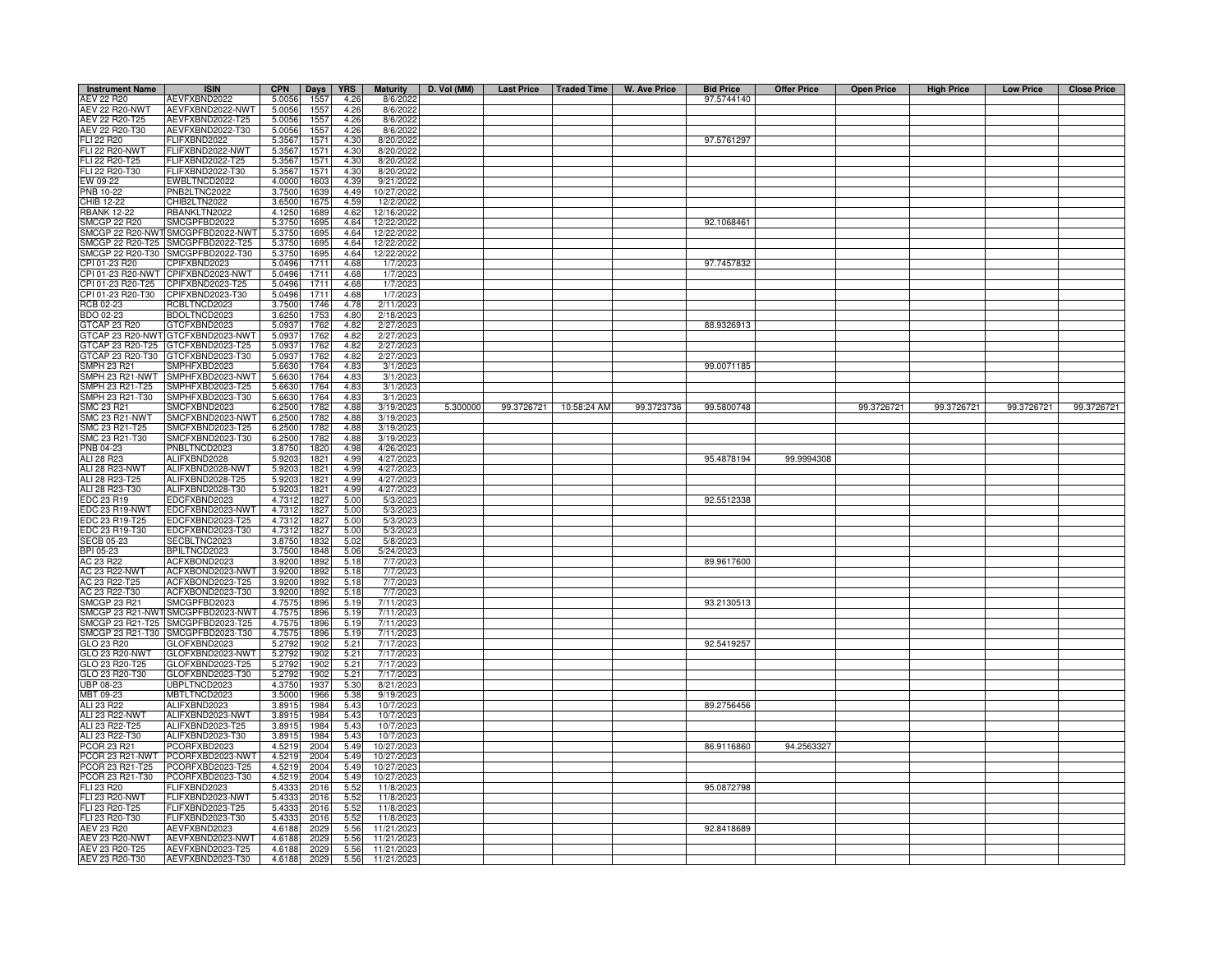| <b>Instrument Name</b>                 | <b>ISIN</b>                             | <b>CPN</b>       | <b>Days</b>  | <b>YRS</b>   | <b>Maturity</b>          | D. Vol (MM) | <b>Last Price</b> | <b>Traded Time</b> | <b>W. Ave Price</b> | <b>Bid Price</b> | <b>Offer Price</b> | <b>Open Price</b> | <b>High Price</b> | <b>Low Price</b> | <b>Close Price</b> |
|----------------------------------------|-----------------------------------------|------------------|--------------|--------------|--------------------------|-------------|-------------------|--------------------|---------------------|------------------|--------------------|-------------------|-------------------|------------------|--------------------|
| SM 23 R21                              | <b>SMICFXBD2023</b>                     | 5.1590           | 2047         | 5.60         | 12/9/202                 | 0.050000    | 93.3344367        | 10:20:52 AM        | 93.3344367          | 93.3344367       |                    | 93.3344367        | 93.3344367        | 93.3344367       | 93.3344367         |
| SM 23 R21-NWT                          | MICFXBD2023-NWT                         | 5.1590           | 2047         | 5.60         | 12/9/202                 |             |                   |                    |                     |                  |                    |                   |                   |                  |                    |
| SM 23 R21-T25                          | SMICFXBD2023-T25                        | 5.1590           | 2047         | 5.60         | 12/9/202                 |             |                   |                    |                     |                  |                    |                   |                   |                  |                    |
| SM 23 R21-T30                          | SMICFXBD2023-T30                        | 5.1590           | 2047         | 5.60         | 12/9/202                 |             |                   |                    |                     |                  |                    |                   |                   |                  |                    |
| FDC 24 R21                             | DCFXBND2024 <sup>-</sup>                | 6.1458           | 2093         | 5.73         | 1/24/2024                | 3.000000    | 100.7014005       | 2:53:59 PM         | 100.7014005         | 100.2190677      |                    | 100.7014005       | 100.7014005       | 100.7014005      | 100.7014005        |
| <b>FDC 24 R21-NWT</b>                  | FDCFXBND2024-NWT                        | 6.1458<br>6.1458 | 2093         | 5.73         | 1/24/2024                |             |                   |                    |                     |                  |                    |                   |                   |                  |                    |
| FDC 24 R21-T25<br>FDC 24 R21-T30       | FDCFXBND2024-T25<br>FDCFXBND2024-T30    | 6.1458           | 2093<br>2093 | 5.73<br>5.73 | 1/24/2024<br>1/24/2024   |             |                   |                    |                     |                  |                    |                   |                   |                  |                    |
| ALI 24 R20                             | ALIFXBND2024                            | 5.0000           | 2099         | 5.75         | 1/30/2024                |             |                   |                    |                     | 94.2645693       | 98.0385160         |                   |                   |                  |                    |
| ALI 24 R20-NWT                         | ALIFXBND2024-NWT                        | 5.0000           | 2099         | 5.75         | 1/30/2024                |             |                   |                    |                     |                  |                    |                   |                   |                  |                    |
| ALI 24 R20-T25                         | ALIFXBND2024-T25                        | 5.0000           | 2099         | 5.75         | 1/30/2024                |             |                   |                    |                     |                  |                    |                   |                   |                  |                    |
| ALI 24 R20-T30                         | ALIFXBND2024-T30                        | 5.0000           | 2099         | 5.75         | 1/30/202                 |             |                   |                    |                     |                  |                    |                   |                   |                  |                    |
| <b>TEL 24 R21</b>                      | TELFXBND2024                            | 5.2813           | 2106         | 5.77         | 2/6/2024                 |             |                   |                    |                     | 95.8121959       |                    |                   |                   |                  |                    |
| <b>TEL 24 R21-NWT</b>                  | TELFXBND2024-NWT                        | 5.2813           | 2106         | 5.77         | 2/6/202                  |             |                   |                    |                     |                  |                    |                   |                   |                  |                    |
| TEL 24 R21-T25<br>TEL 24 R21-T30       | TELFXBND2024-T25<br>TELFXBND2024-T30    | 5.2813<br>5.2813 | 2106<br>2106 | 5.77<br>5.77 | 2/6/2024<br>2/6/2024     |             |                   |                    |                     |                  |                    |                   |                   |                  |                    |
| <b>JGS 24 R20</b>                      | JGSFXBND2024                            | 5.3000           | 2127         | 5.82         | 2/27/2024                |             |                   |                    |                     | 94.2520946       |                    |                   |                   |                  |                    |
| <b>JGS 24 R20-NWT</b>                  | JGSFXBND2024-NWT                        | 5.3000           | 212          | 5.82         | 2/27/2024                |             |                   |                    |                     |                  |                    |                   |                   |                  |                    |
| JGS 24 R20-T25                         | JGSFXBND2024-T25                        | 5.3000           | 212          | 5.82         | 2/27/2024                |             |                   |                    |                     |                  |                    |                   |                   |                  |                    |
| JGS 24 R20-T30                         | JGSFXBND2024-T30                        | 5.3000           | 2127         | 5.82         | 2/27/2024                |             |                   |                    |                     |                  |                    |                   |                   |                  |                    |
| SMC 24 R22                             | MCFXBND2024                             | 5.2840           | 2130         | 5.83         | 3/1/2024                 |             |                   |                    |                     | 93.2095007       |                    |                   |                   |                  |                    |
| <b>SMC 24 R22-NWT</b>                  | MCFXBND2024-NWT                         | 5.2840           | 2130         | 5.8          | 3/1/202                  |             |                   |                    |                     |                  |                    |                   |                   |                  |                    |
| SMC 24 R22-T25                         | SMCFXBND2024-T25                        | 5.2840           | 2130         | 5.83         | 3/1/202                  |             |                   |                    |                     |                  |                    |                   |                   |                  |                    |
| SMC 24 R22-T30<br>STIESG 24 R22        | SMCFXBND2024-T30<br>TIGFXBD2024         | 5.2840<br>5.8085 | 2130<br>2152 | 5.83<br>5.89 | 3/1/202<br>3/23/2024     |             |                   |                    |                     | 100.6620826      |                    |                   |                   |                  |                    |
| STIESG 24 R22-NW                       | TIGFXBD2024-NWT                         | 5.8085           | 2152         | 5.89         | 3/23/2024                |             |                   |                    |                     |                  |                    |                   |                   |                  |                    |
| STIESG 24 R22-T25                      | STIGFXBD2024-T25                        | 5.8085           | 2152         | 5.89         | 3/23/2024                |             |                   |                    |                     |                  |                    |                   |                   |                  |                    |
|                                        | STIESG 24 R22-T30 STIGFXBD2024-T30      | 5.8085           | 2152         | 5.89         | 3/23/2024                |             |                   |                    |                     |                  |                    |                   |                   |                  |                    |
| MEG 24 R22                             | MEGFXBND2024                            | 5.3535           | 2157         | 5.91         | 3/28/2024                |             |                   |                    |                     | 97.5447155       | 104.3787914        |                   |                   |                  |                    |
| <b>MEG 24 R22-NWT</b>                  | MEGFXBND2024-NWT                        | 5.3535           | 2157         | 5.91         | 3/28/2024                |             |                   |                    |                     |                  |                    |                   |                   |                  |                    |
| MEG 24 R22-T25                         | MEGFXBND2024-T25                        | 5.3535           | 2157         | 5.91         | 3/28/2024                |             |                   |                    |                     |                  |                    |                   |                   |                  |                    |
| MEG 24 R22-T30                         | MEGFXBND2024-T30                        | 5.3535           | 2157         | 5.91         | 3/28/2024                |             |                   |                    |                     |                  |                    |                   |                   |                  |                    |
| <b>MNTC 24 R21</b><br>MNTC 24 R21-NWT  | MNTCFXBD2024<br>MNTCFXBD2024-NWT        | 5.5000<br>5.5000 | 2160<br>2160 | 5.91<br>5.91 | 3/31/2024<br>3/31/2024   |             |                   |                    |                     | 93.9460375       |                    |                   |                   |                  |                    |
| MNTC 24 R21-T25                        | MNTCFXBD2024-T25                        | 5.5000           | 2160         | 5.91         | 3/31/2024                |             |                   |                    |                     |                  |                    |                   |                   |                  |                    |
| MNTC 24 R21-T30                        | MNTCFXBD2024-T30                        | 5.5000           | 2160         | 5.91         | 3/31/2024                |             |                   |                    |                     |                  |                    |                   |                   |                  |                    |
| <b>SMB 24 R21</b>                      | MBFXBND2024                             | 6.0000           | 2162         | 5.92         | 4/2/202                  |             |                   |                    |                     | 99.0155847       |                    |                   |                   |                  |                    |
| SMB 24 R21-NWT                         | MBFXBND2024-NWT                         | 6.000            | 2162         | 5.92         | 4/2/2024                 |             |                   |                    |                     |                  |                    |                   |                   |                  |                    |
| SMB 24 R21-T25                         | MBFXBND2024-T25                         | 6.000            | 2162         | 5.92         | 4/2/2024                 |             |                   |                    |                     |                  |                    |                   |                   |                  |                    |
| SMB 24 R21-T30<br>SMPH 05-24 R22       | SMBFXBND2024-T30<br>SMPH2FBD2024        | 6.0000<br>5.1683 | 2162<br>2208 | 5.92<br>6.05 | 4/2/2024<br>5/18/2024    |             |                   |                    |                     | 94.0214441       | 99.4256135         |                   |                   |                  |                    |
| SMPH 05-24 R22-NV                      | SMPH2FBD2024-NWT                        | 5.1683           | 2208         | 6.05         | 5/18/2024                |             |                   |                    |                     |                  |                    |                   |                   |                  |                    |
| MPH 05-24 R22-T25                      | SMPH2FBD2024-T25                        | 5.1683           | 2208         | 6.05         | 5/18/2024                |             |                   |                    |                     |                  |                    |                   |                   |                  |                    |
| MPH 05-24 R22-T30                      | SMPH2FBD2024-T30                        | 5.1683           | 2208         | 6.05         | 5/18/2024                |             |                   |                    |                     |                  |                    |                   |                   |                  |                    |
| SM 24 R21                              | <b>MICFXBD2024</b>                      | 5.6125           | 2209         | 6.05         | 5/19/2024                |             |                   |                    |                     | 94.4239080       |                    |                   |                   |                  |                    |
| SM 24 R21-NWT                          | MICFXBD2024-NWT                         | 5.6125           | 2209         | 6.05         | 5/19/2024                |             |                   |                    |                     |                  |                    |                   |                   |                  |                    |
| SM 24 R21-T25                          | MICFXBD2024-T25                         | 5.6125           | 2209         | 6.05         | 5/19/2024                |             |                   |                    |                     |                  |                    |                   |                   |                  |                    |
| SM 24 R21-T30<br>MBT 07-24             | SMICFXBD2024-T30<br><b>MBTLTNCD2024</b> | 5.6125<br>3.8750 | 2209<br>227  | 6.05<br>6.22 | 5/19/2024<br>7/20/2024   |             |                   |                    |                     |                  |                    |                   |                   |                  |                    |
| DD 24 R22                              | DDFXBOND2024                            | 6.0952           | 2272         | 6.22         | 7/21/2024                |             |                   |                    |                     | 88.6974725       | 99.9740762         |                   |                   |                  |                    |
| <b>DD 24 R22-NWT</b>                   | DDFXBOND2024-NWT                        | 6.0952           | 2272         | 6.22         | 7/21/2024                |             |                   |                    |                     |                  |                    |                   |                   |                  |                    |
| DD 24 R22-T25                          | DDFXBOND2024-T25                        | 6.0952           | 2272         | 6.22         | 7/21/2024                |             |                   |                    |                     |                  |                    |                   |                   |                  |                    |
| DD 24 R22-T30                          | DDFXBOND2024-T30                        | 6.0952           | 2272         | 6.22         | 7/21/2024                |             |                   |                    |                     |                  |                    |                   |                   |                  |                    |
| GTCAP 24 R21                           | GTCFXBND2024                            | 5.6250           | 2289         | 6.27         | 8/7/202                  |             |                   |                    |                     | 87.3709263       |                    |                   |                   |                  |                    |
| GTCAP 24 R21-NWT<br>GTCAP 24 R21-T25   | 3TCFXBND2024-NWT                        | 5.6250           | 2289<br>2289 | 6.27         | 8/7/2024<br>8/7/2024     |             |                   |                    |                     |                  |                    |                   |                   |                  |                    |
| GTCAP 24 R21-T30                       | GTCFXBND2024-T25<br>GTCFXBND2024-T30    | 5.6250<br>5.6250 | 2289         | 6.27<br>6.27 | 8/7/2024                 |             |                   |                    |                     |                  |                    |                   |                   |                  |                    |
| <b>VLL 24 R23</b>                      | /LLFXBND2024                            | 5.7512           | 2290         | 6.27         | 8/8/2024                 |             |                   |                    |                     | 93.1038582       |                    |                   |                   |                  |                    |
| VLL 24 R23-NWT                         | <b>/LLFXBND2024-NWT</b>                 | 5.7512           | 2290         | 6.27         | 8/8/2024                 |             |                   |                    |                     |                  |                    |                   |                   |                  |                    |
| <b>VLL 24 R23-T25</b>                  | VLLFXBND2024-T25                        | 5.7512           | 2290         | 6.27         | 8/8/2024                 |             |                   |                    |                     |                  |                    |                   |                   |                  |                    |
| VLL 24 R23-T30                         | /LLFXBND2024-T30                        | 5.7512           | 2290         | 6.27         | 8/8/2024                 |             |                   |                    |                     |                  |                    |                   |                   |                  |                    |
| SMPH 24 R21                            | SMPHFXBD2024                            | 5.7417           | 2314         | 6.34         | 9/1/2024                 |             |                   |                    |                     | 94.8377077       |                    |                   |                   |                  |                    |
| SMPH 24 R21-NWT                        | SMPHFXBD2024-NWT                        | 5.7417           | 2314         | 6.34         | 9/1/2024                 |             |                   |                    |                     |                  |                    |                   |                   |                  |                    |
| SMPH 24 R21-T25<br>SMPH 24 R21-T30     | MPHFXBD2024-T25<br>SMPHFXBD2024-T30     | 5.7417<br>5.7417 | 2314<br>2314 | 6.34<br>6.34 | 9/1/2024<br>9/1/2024     |             |                   |                    |                     |                  |                    |                   |                   |                  |                    |
| FLI 24 R21                             | FLIFXBND2024                            | 5.6389           | 2408         | 6.59         | 12/4/2024                |             |                   |                    |                     | 95.4120701       |                    |                   |                   |                  |                    |
| <b>FLI 24 R21-NWT</b>                  | FLIFXBND2024-NWT                        | 5.6389           | 2408         | 6.59         | 12/4/2024                |             |                   |                    |                     |                  |                    |                   |                   |                  |                    |
| FLI 24 R21-T25                         | FLIFXBND2024-T25                        | 5.6389           | 2408         | 6.59         | 12/4/2024                |             |                   |                    |                     |                  |                    |                   |                   |                  |                    |
| FLI 24 R21-T30                         | FLIFXBND2024-T30                        | 5.6389           | 2408         | 6.59         | 12/4/2024                |             |                   |                    |                     |                  |                    |                   |                   |                  |                    |
| <b>SMCGP 24 R22</b><br>MCGP 24 R22-NWT | SMCGPFBD2024<br>SMCGPFBD2024-NWT        | 6.2500<br>6.2500 | 2426<br>2426 | 6.64<br>6.64 | 12/22/2024<br>12/22/2024 |             |                   |                    |                     | 97.6011485       | 100.6747336        |                   |                   |                  |                    |
| MCGP 24 R22-T25                        | MCGPFBD2024-T25                         | 6.2500           | 2426         | 6.64         | 12/22/2024               |             |                   |                    |                     |                  |                    |                   |                   |                  |                    |
| SMCGP 24 R22-T30                       | SMCGPFBD2024-T30                        | 6.2500           | 2426         | 6.64         | 12/22/2024               |             |                   |                    |                     |                  |                    |                   |                   |                  |                    |
| AC 25 R23                              | ACFXBOND2025                            | 4.8200           | 2476         | 6.71         | 2/10/202                 |             |                   |                    |                     | 90.3414116       |                    |                   |                   |                  |                    |
| AC 25 R23-NWT                          | ACFXBOND2025-NWT                        | 4.8200           | 2476         | 6.78         | 2/10/2025                |             |                   |                    |                     |                  |                    |                   |                   |                  |                    |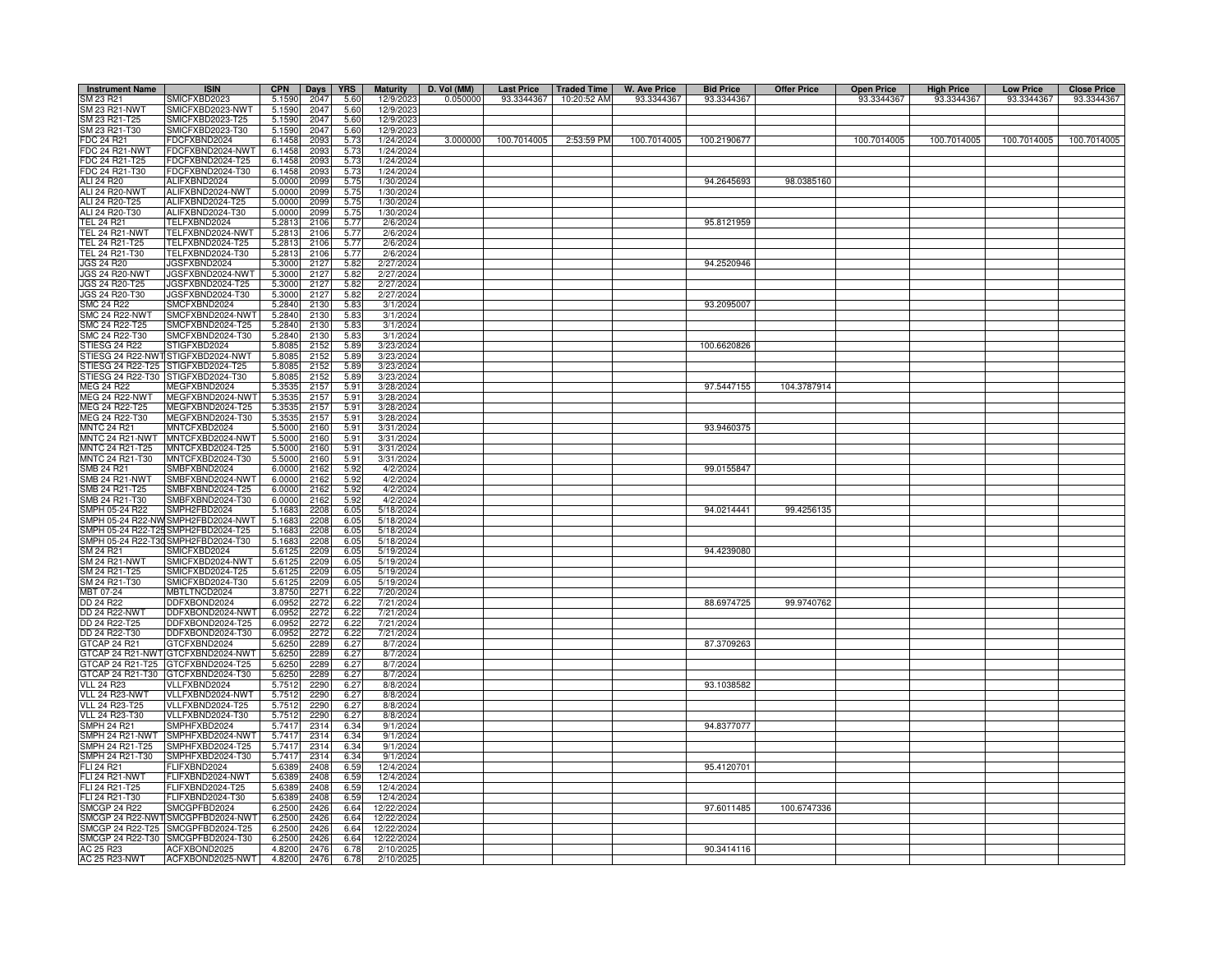| 6.78<br>AC 25 R23-T30<br>ACFXBOND2025-T30<br>4.8200<br>2476<br>6.78<br>2/10/2025<br>86.5028658<br>RLC 02-25<br>RLCFXBND2025<br>2489<br>6.81<br>2/23/202<br>4.9344<br>RLCFXBND2025-NWT<br><b>RLC 02-25-NWT</b><br>4.9344<br>2489<br>2/23/202<br>6.81<br>RLC 02-25-T25<br>RLCFXBND2025-T25<br>2489<br>4.9344<br>6.81<br>2/23/202<br>RLC 02-25-T30<br>RLCFXBND2025-T30<br>4.9344<br>2489<br>2/23/202<br>6.81<br>SMPH 03-25 R23<br>MPH2FBD2025<br>6.0804<br>2495<br>3/1/202<br>100.4351327<br>6.83<br>MPH2FBD2025-NWT<br>SMPH 03-25 R23-NW<br>6.0804<br>2495<br>3/1/202<br>6.83<br>MPH2FBD2025-T25<br>SMPH 03-25 R23-T2<br>6.0804<br>2495<br>6.83<br>3/1/202<br>SMPH 03-25 R23-T30<br>SMPH2FBD2025-T30<br>6.0804<br>2495<br>3/1/202<br>6.83<br>SMC 25 R23<br>MCFXBND2025<br>6.6250<br>251<br>3/19/202<br>99.3130775<br>100.2715779<br>6.88<br>SMC 25 R23-NWT<br>SMCFXBND2025-NWT<br>6.6250<br>251<br>6.88<br>3/19/202<br>SMC 25 R23-T25<br>SMCFXBND2025-T25<br>251<br>6.6250<br>6.88<br>3/19/2025<br>SMC 25 R23-T30<br>SMCFXBND2025-T30<br>6.6250<br>251<br>3/19/202<br>6.88<br>ALI 25 R21<br>ALIFXBND2025<br>5.6250<br>2550<br>6.98<br>4/25/202<br>98.1638555<br>ALIFXBND2025-NWT<br>ALI 25 R21-NWT<br>5.6250<br>2550<br>6.98<br>4/25/202<br>ALI 25 R21-T25<br>ALIFXBND2025-T25<br>5.6250<br>2550<br>4/25/202<br>6.98<br>ALI 25 R21-T30<br>2550<br>ALIFXBND2025-T30<br>5.6250<br>6.98<br>4/25/202<br><b>SLTC 25 R22</b><br>SLTCFXBD2025<br>6.4872<br>2577<br>7.06<br>5/22/202<br>88.9077920<br>SLTC 25 R22-NWT<br>SLTCFXBD2025-NWT<br>6.4872<br>2577<br>7.06<br>5/22/202<br>SLTC 25 R22-T25<br>SLTCFXBD2025-T25<br>6.4872<br>2577<br>7.06<br>5/22/202<br>SLTC 25 R22-T30<br>SLTCFXBD2025-T30<br>6.4872<br>2577<br>7.06<br>5/22/202<br><b>HOUSE 25 R22</b><br><b>IOUSEFBD2025</b><br>6.8666<br>2632<br>7.21<br>7/16/202<br>92.6677014<br>HOUSE 25 R22-NW<br>HOUSEFBD2025-NWT<br>6.8666<br>2632<br>7.21<br>7/16/202<br>HOUSEFBD2025-T25<br><b>HOUSE 25 R22-T25</b><br>2632<br>7.21<br>7/16/202<br>6.8666<br><b>HOUSE 25 R22-T30</b><br>HOUSEFBD2025-T30<br>2632<br>7.21<br>7/16/202<br>6.8666<br>FLI 25 R22<br><b>LIFXBND2025</b><br>94.0648537<br>2667<br>7.30<br>8/20/202<br>5.7139<br><b>FLI 25 R22-NWT</b><br><b>ELIFXBND2025-NWT</b><br>2667<br>7.30<br>8/20/202<br>5.7139<br>FLI 25 R22-T25<br>FLIFXBND2025-T25<br>5.7139<br>2667<br>7.30<br>8/20/202<br>FLI 25 R22-T30<br>FLIFXBND2025-T30<br>5.7139<br>2667<br>7.30<br>8/20/202<br>ALI 25 R22<br>ALI2FXBD2025<br>4.7500<br>2733<br>7.48<br>10/25/202<br>89.2135854<br><b>ALI 25 R22-NWT</b><br>ALI2FXBD2025-NWT<br>4.7500<br>10/25/202<br>2733<br>7.48<br>ALI 25 R22-T25<br>ALI2FXBD2025-T25<br>4.7500<br>273<br>7.48<br>10/25/2025<br>ALI 25 R22-T30<br>ALI2FXBD2025-T30<br>4.7500<br>273<br>7.48<br>10/25/202<br>2764<br>7.57<br><b>SMPH 25 R23</b><br>SMPHFXBD2025<br>4.7990<br>11/25/2025<br>87.1573471<br>SMPH 25 R23-NWT<br>SMPHFXBD2025-NWT<br>4.7990<br>11/25/2025<br>2764<br>7.57<br>SMPHFXBD2025-T25<br>11/25/2025<br>SMPH 25 R23-T25<br>4.7990<br>2764<br>7.57<br>MPH 25 R23-T30<br>MPHFXBD2025-T30<br>4.7990<br>2764<br>7.57<br>11/25/202<br><b>JER 25 R20</b><br><b>MERFXBND2025</b><br>4.8750<br>278<br>7.61<br>12/12/202<br>90.3018183<br>JER 25 R20-NWT<br>MERFXBND2025-NWT<br>4.8750<br>278<br>7.61<br>12/12/202<br>MERFXBND2025-T25<br><b>JER 25 R20-T25</b><br>4.8750<br>278<br>7.61<br>12/12/202<br>JER 25 R20-T30<br>MERFXBND2025-T30<br>4.8750<br>2781<br>7.61<br>12/12/202<br>ALI 26 R23<br>ALIFXBND2026<br>2882<br>7.89<br>3/23/2026<br>87.6772577<br>4.8500<br>ALI 26 R23-NWT<br>ALIFXBND2026-NWT<br>4.8500<br>2882<br>7.89<br>3/23/2020<br>ALI 26 R23-T25<br>ALIFXBND2026-T25<br>4.8500<br>2882<br>7.89<br>3/23/2026<br>ALI 26 R23-T30<br>ALIFXBND2026-T30<br>2882<br>7.89<br>4.8500<br>3/23/2026<br><b>SMCGP 26 R23</b><br>SMCGPFBD2026<br>2992<br>85.8894049<br>5.1792<br>8.19<br>7/11/202<br>SMCGP 26 R23-NWT<br>SMCGPFBD2026-NWT<br>2992<br>7/11/202<br>5.1792<br>8.19<br>MCGP 26 R23-T25<br>MCGPFBD2026-T25<br>5.1792<br>2992<br>7/11/2026<br>8.19<br>SMCGP 26 R23-T30<br>MCGPFBD2026-T30<br>5.1792<br>2992<br>7/11/2026<br>8.19<br>SMPH 26 R23<br>MPHFXBD2026<br>4.2005<br>3007<br>8.23<br>7/26/2026<br>82.5930774<br>SMPH 26 R23-NWT<br>MPHFXBD2026-NWT<br>4.2005<br>3007<br>8.23<br>7/26/202<br>SMPH 26 R23-T25<br>SMPHFXBD2026-T25<br>3007<br>4.2005<br>8.23<br>7/26/2020<br>SMPH 26 R23-T30<br>SMPHFXBD2026-T30<br>4.2005<br>3007<br>8.23<br>7/26/202<br>97.4337987<br>AP 26 R21<br>APCFXBND2026<br>6.1000<br>305<br>8.36<br>9/10/2026<br>APCFXBND2026-NWT<br>AP 26 R21-NWT<br>6.1000<br>305<br>8.36<br>9/10/2026<br>AP 26 R21-T25<br>APCFXBND2026-T25<br>9/10/2026<br>6.1000<br>3053<br>8.36<br>AP 26 R21-T30<br>APCFXBND2026-T30<br>6.1000<br>9/10/2026<br>3053<br>8.36<br>DD 26 R23<br>DDFXBOND2026<br>5.9721<br>314 <sup>g</sup><br>8.62<br>12/15/2026<br>83.3040055<br>95.8945922<br><b>DD 26 R23-NWT</b><br>12/15/202<br>DDFXBOND2026-NWT<br>5.9721<br>3149<br>8.62<br>DD 26 R23-T25<br>DDFXBOND2026-T25<br>5.9721<br>3149<br>8.62<br>12/15/202<br>DD 26 R23-T30<br>DDFXBOND2026-T30<br>12/15/202<br>5.9721<br>3149<br>8.62<br><b>SMC 27 R24</b><br>SMCFXBND2027<br>5.7613<br>3225<br>8.83<br>3/1/202<br>88.8425093<br><b>SMC 27 R24-NW</b><br>SMCFXBND2027-NWT<br>5.7613<br>3225<br>8.83<br>3/1/202<br>SMC 27 R24-T25<br>SMCFXBND2027-T25<br>5.7613<br>3225<br>3/1/202<br>8.83<br>SMC 27 R24-T30<br>SMCFXBND2027-T30<br>5.7613<br>3225<br>8.83<br>3/1/202<br>STIESG 27 R24<br>TIGFXBD2027<br>6.3756<br>3247<br>8.89<br>3/23/202<br>97.5088438<br>STIESG 27 R24-NWT<br>STIGFXBD2027-NWT<br>3247<br>6.3756<br>8.89<br>3/23/202<br>STIESG 27 R24-T25<br>STIGFXBD2027-T25<br>3247<br>6.3756<br>8.89<br>3/23/202<br>STIESG 27 R24-T30<br>TIGFXBD2027-T30<br>6.3756<br>3247<br>8.89<br>3/23/202<br>ALI 05-27 R24<br>ALIFXBND2027<br>93.2797362<br>5.2624<br>3287<br>9.00<br>5/2/2027<br>ALI 05-27 R24-NWT<br>ALIFXBND2027-NWT<br>3287<br>5/2/202<br>5.2624<br>9.00<br>ALI 05-27 R24-T25<br>ALIFXBND2027-T25<br>5.2624<br>3287<br>9.00<br>5/2/2021<br>ALIFXBND2027-T30<br>ALI 05-27 R24-T30<br>5.2624<br>3287<br>9.00<br>5/2/202<br>AC 27 R22<br>ACFXBOND2027<br>9.02<br>3.500000<br>104.6375354 2:49:07 PM<br>104.5368111<br>104.6375354<br>108.2441286<br>104.2832752<br>104.6375354<br>104.2832752<br>104.6375354<br>6.8750<br>3296<br>5/11/2027 | <b>Instrument Name</b> | <b>ISIN</b>      | <b>CPN</b> | Days | <b>YRS</b> | <b>Maturity</b> | D. Vol (MM) | Last Price   Traded Time | W. Ave Price | <b>Bid Price</b> | <b>Offer Price</b> | <b>Open Price</b> | <b>High Price</b> | <b>Low Price</b> | <b>Close Price</b> |
|--------------------------------------------------------------------------------------------------------------------------------------------------------------------------------------------------------------------------------------------------------------------------------------------------------------------------------------------------------------------------------------------------------------------------------------------------------------------------------------------------------------------------------------------------------------------------------------------------------------------------------------------------------------------------------------------------------------------------------------------------------------------------------------------------------------------------------------------------------------------------------------------------------------------------------------------------------------------------------------------------------------------------------------------------------------------------------------------------------------------------------------------------------------------------------------------------------------------------------------------------------------------------------------------------------------------------------------------------------------------------------------------------------------------------------------------------------------------------------------------------------------------------------------------------------------------------------------------------------------------------------------------------------------------------------------------------------------------------------------------------------------------------------------------------------------------------------------------------------------------------------------------------------------------------------------------------------------------------------------------------------------------------------------------------------------------------------------------------------------------------------------------------------------------------------------------------------------------------------------------------------------------------------------------------------------------------------------------------------------------------------------------------------------------------------------------------------------------------------------------------------------------------------------------------------------------------------------------------------------------------------------------------------------------------------------------------------------------------------------------------------------------------------------------------------------------------------------------------------------------------------------------------------------------------------------------------------------------------------------------------------------------------------------------------------------------------------------------------------------------------------------------------------------------------------------------------------------------------------------------------------------------------------------------------------------------------------------------------------------------------------------------------------------------------------------------------------------------------------------------------------------------------------------------------------------------------------------------------------------------------------------------------------------------------------------------------------------------------------------------------------------------------------------------------------------------------------------------------------------------------------------------------------------------------------------------------------------------------------------------------------------------------------------------------------------------------------------------------------------------------------------------------------------------------------------------------------------------------------------------------------------------------------------------------------------------------------------------------------------------------------------------------------------------------------------------------------------------------------------------------------------------------------------------------------------------------------------------------------------------------------------------------------------------------------------------------------------------------------------------------------------------------------------------------------------------------------------------------------------------------------------------------------------------------------------------------------------------------------------------------------------------------------------------------------------------------------------------------------------------------------------------------------------------------------------------------------------------------------------------------------------------------------------------------------------------------------------------------------------------------------------------------------------------------------------------------------------------------------------------------------------------------------------------------------------------------------------------------------------------------------------------------------------------------------------------------------------------------------------------------------------------------------------------------------------------------------------------------------------------------------------------------------------------------------------------------------------------------------------------------------------------------------------------------------------------------------------------------------------------------------------------------------------------------------------------------------------------------------------------------------------------------------------------------------------------------------------------|------------------------|------------------|------------|------|------------|-----------------|-------------|--------------------------|--------------|------------------|--------------------|-------------------|-------------------|------------------|--------------------|
|                                                                                                                                                                                                                                                                                                                                                                                                                                                                                                                                                                                                                                                                                                                                                                                                                                                                                                                                                                                                                                                                                                                                                                                                                                                                                                                                                                                                                                                                                                                                                                                                                                                                                                                                                                                                                                                                                                                                                                                                                                                                                                                                                                                                                                                                                                                                                                                                                                                                                                                                                                                                                                                                                                                                                                                                                                                                                                                                                                                                                                                                                                                                                                                                                                                                                                                                                                                                                                                                                                                                                                                                                                                                                                                                                                                                                                                                                                                                                                                                                                                                                                                                                                                                                                                                                                                                                                                                                                                                                                                                                                                                                                                                                                                                                                                                                                                                                                                                                                                                                                                                                                                                                                                                                                                                                                                                                                                                                                                                                                                                                                                                                                                                                                                                                                                                                                                                                                                                                                                                                                                                                                                                                                                                                                                                                                                                            | AC 25 R23-T25          | ACFXBOND2025-T25 | 4.8200     | 2476 |            | 2/10/202        |             |                          |              |                  |                    |                   |                   |                  |                    |
|                                                                                                                                                                                                                                                                                                                                                                                                                                                                                                                                                                                                                                                                                                                                                                                                                                                                                                                                                                                                                                                                                                                                                                                                                                                                                                                                                                                                                                                                                                                                                                                                                                                                                                                                                                                                                                                                                                                                                                                                                                                                                                                                                                                                                                                                                                                                                                                                                                                                                                                                                                                                                                                                                                                                                                                                                                                                                                                                                                                                                                                                                                                                                                                                                                                                                                                                                                                                                                                                                                                                                                                                                                                                                                                                                                                                                                                                                                                                                                                                                                                                                                                                                                                                                                                                                                                                                                                                                                                                                                                                                                                                                                                                                                                                                                                                                                                                                                                                                                                                                                                                                                                                                                                                                                                                                                                                                                                                                                                                                                                                                                                                                                                                                                                                                                                                                                                                                                                                                                                                                                                                                                                                                                                                                                                                                                                                            |                        |                  |            |      |            |                 |             |                          |              |                  |                    |                   |                   |                  |                    |
|                                                                                                                                                                                                                                                                                                                                                                                                                                                                                                                                                                                                                                                                                                                                                                                                                                                                                                                                                                                                                                                                                                                                                                                                                                                                                                                                                                                                                                                                                                                                                                                                                                                                                                                                                                                                                                                                                                                                                                                                                                                                                                                                                                                                                                                                                                                                                                                                                                                                                                                                                                                                                                                                                                                                                                                                                                                                                                                                                                                                                                                                                                                                                                                                                                                                                                                                                                                                                                                                                                                                                                                                                                                                                                                                                                                                                                                                                                                                                                                                                                                                                                                                                                                                                                                                                                                                                                                                                                                                                                                                                                                                                                                                                                                                                                                                                                                                                                                                                                                                                                                                                                                                                                                                                                                                                                                                                                                                                                                                                                                                                                                                                                                                                                                                                                                                                                                                                                                                                                                                                                                                                                                                                                                                                                                                                                                                            |                        |                  |            |      |            |                 |             |                          |              |                  |                    |                   |                   |                  |                    |
|                                                                                                                                                                                                                                                                                                                                                                                                                                                                                                                                                                                                                                                                                                                                                                                                                                                                                                                                                                                                                                                                                                                                                                                                                                                                                                                                                                                                                                                                                                                                                                                                                                                                                                                                                                                                                                                                                                                                                                                                                                                                                                                                                                                                                                                                                                                                                                                                                                                                                                                                                                                                                                                                                                                                                                                                                                                                                                                                                                                                                                                                                                                                                                                                                                                                                                                                                                                                                                                                                                                                                                                                                                                                                                                                                                                                                                                                                                                                                                                                                                                                                                                                                                                                                                                                                                                                                                                                                                                                                                                                                                                                                                                                                                                                                                                                                                                                                                                                                                                                                                                                                                                                                                                                                                                                                                                                                                                                                                                                                                                                                                                                                                                                                                                                                                                                                                                                                                                                                                                                                                                                                                                                                                                                                                                                                                                                            |                        |                  |            |      |            |                 |             |                          |              |                  |                    |                   |                   |                  |                    |
|                                                                                                                                                                                                                                                                                                                                                                                                                                                                                                                                                                                                                                                                                                                                                                                                                                                                                                                                                                                                                                                                                                                                                                                                                                                                                                                                                                                                                                                                                                                                                                                                                                                                                                                                                                                                                                                                                                                                                                                                                                                                                                                                                                                                                                                                                                                                                                                                                                                                                                                                                                                                                                                                                                                                                                                                                                                                                                                                                                                                                                                                                                                                                                                                                                                                                                                                                                                                                                                                                                                                                                                                                                                                                                                                                                                                                                                                                                                                                                                                                                                                                                                                                                                                                                                                                                                                                                                                                                                                                                                                                                                                                                                                                                                                                                                                                                                                                                                                                                                                                                                                                                                                                                                                                                                                                                                                                                                                                                                                                                                                                                                                                                                                                                                                                                                                                                                                                                                                                                                                                                                                                                                                                                                                                                                                                                                                            |                        |                  |            |      |            |                 |             |                          |              |                  |                    |                   |                   |                  |                    |
|                                                                                                                                                                                                                                                                                                                                                                                                                                                                                                                                                                                                                                                                                                                                                                                                                                                                                                                                                                                                                                                                                                                                                                                                                                                                                                                                                                                                                                                                                                                                                                                                                                                                                                                                                                                                                                                                                                                                                                                                                                                                                                                                                                                                                                                                                                                                                                                                                                                                                                                                                                                                                                                                                                                                                                                                                                                                                                                                                                                                                                                                                                                                                                                                                                                                                                                                                                                                                                                                                                                                                                                                                                                                                                                                                                                                                                                                                                                                                                                                                                                                                                                                                                                                                                                                                                                                                                                                                                                                                                                                                                                                                                                                                                                                                                                                                                                                                                                                                                                                                                                                                                                                                                                                                                                                                                                                                                                                                                                                                                                                                                                                                                                                                                                                                                                                                                                                                                                                                                                                                                                                                                                                                                                                                                                                                                                                            |                        |                  |            |      |            |                 |             |                          |              |                  |                    |                   |                   |                  |                    |
|                                                                                                                                                                                                                                                                                                                                                                                                                                                                                                                                                                                                                                                                                                                                                                                                                                                                                                                                                                                                                                                                                                                                                                                                                                                                                                                                                                                                                                                                                                                                                                                                                                                                                                                                                                                                                                                                                                                                                                                                                                                                                                                                                                                                                                                                                                                                                                                                                                                                                                                                                                                                                                                                                                                                                                                                                                                                                                                                                                                                                                                                                                                                                                                                                                                                                                                                                                                                                                                                                                                                                                                                                                                                                                                                                                                                                                                                                                                                                                                                                                                                                                                                                                                                                                                                                                                                                                                                                                                                                                                                                                                                                                                                                                                                                                                                                                                                                                                                                                                                                                                                                                                                                                                                                                                                                                                                                                                                                                                                                                                                                                                                                                                                                                                                                                                                                                                                                                                                                                                                                                                                                                                                                                                                                                                                                                                                            |                        |                  |            |      |            |                 |             |                          |              |                  |                    |                   |                   |                  |                    |
|                                                                                                                                                                                                                                                                                                                                                                                                                                                                                                                                                                                                                                                                                                                                                                                                                                                                                                                                                                                                                                                                                                                                                                                                                                                                                                                                                                                                                                                                                                                                                                                                                                                                                                                                                                                                                                                                                                                                                                                                                                                                                                                                                                                                                                                                                                                                                                                                                                                                                                                                                                                                                                                                                                                                                                                                                                                                                                                                                                                                                                                                                                                                                                                                                                                                                                                                                                                                                                                                                                                                                                                                                                                                                                                                                                                                                                                                                                                                                                                                                                                                                                                                                                                                                                                                                                                                                                                                                                                                                                                                                                                                                                                                                                                                                                                                                                                                                                                                                                                                                                                                                                                                                                                                                                                                                                                                                                                                                                                                                                                                                                                                                                                                                                                                                                                                                                                                                                                                                                                                                                                                                                                                                                                                                                                                                                                                            |                        |                  |            |      |            |                 |             |                          |              |                  |                    |                   |                   |                  |                    |
|                                                                                                                                                                                                                                                                                                                                                                                                                                                                                                                                                                                                                                                                                                                                                                                                                                                                                                                                                                                                                                                                                                                                                                                                                                                                                                                                                                                                                                                                                                                                                                                                                                                                                                                                                                                                                                                                                                                                                                                                                                                                                                                                                                                                                                                                                                                                                                                                                                                                                                                                                                                                                                                                                                                                                                                                                                                                                                                                                                                                                                                                                                                                                                                                                                                                                                                                                                                                                                                                                                                                                                                                                                                                                                                                                                                                                                                                                                                                                                                                                                                                                                                                                                                                                                                                                                                                                                                                                                                                                                                                                                                                                                                                                                                                                                                                                                                                                                                                                                                                                                                                                                                                                                                                                                                                                                                                                                                                                                                                                                                                                                                                                                                                                                                                                                                                                                                                                                                                                                                                                                                                                                                                                                                                                                                                                                                                            |                        |                  |            |      |            |                 |             |                          |              |                  |                    |                   |                   |                  |                    |
|                                                                                                                                                                                                                                                                                                                                                                                                                                                                                                                                                                                                                                                                                                                                                                                                                                                                                                                                                                                                                                                                                                                                                                                                                                                                                                                                                                                                                                                                                                                                                                                                                                                                                                                                                                                                                                                                                                                                                                                                                                                                                                                                                                                                                                                                                                                                                                                                                                                                                                                                                                                                                                                                                                                                                                                                                                                                                                                                                                                                                                                                                                                                                                                                                                                                                                                                                                                                                                                                                                                                                                                                                                                                                                                                                                                                                                                                                                                                                                                                                                                                                                                                                                                                                                                                                                                                                                                                                                                                                                                                                                                                                                                                                                                                                                                                                                                                                                                                                                                                                                                                                                                                                                                                                                                                                                                                                                                                                                                                                                                                                                                                                                                                                                                                                                                                                                                                                                                                                                                                                                                                                                                                                                                                                                                                                                                                            |                        |                  |            |      |            |                 |             |                          |              |                  |                    |                   |                   |                  |                    |
|                                                                                                                                                                                                                                                                                                                                                                                                                                                                                                                                                                                                                                                                                                                                                                                                                                                                                                                                                                                                                                                                                                                                                                                                                                                                                                                                                                                                                                                                                                                                                                                                                                                                                                                                                                                                                                                                                                                                                                                                                                                                                                                                                                                                                                                                                                                                                                                                                                                                                                                                                                                                                                                                                                                                                                                                                                                                                                                                                                                                                                                                                                                                                                                                                                                                                                                                                                                                                                                                                                                                                                                                                                                                                                                                                                                                                                                                                                                                                                                                                                                                                                                                                                                                                                                                                                                                                                                                                                                                                                                                                                                                                                                                                                                                                                                                                                                                                                                                                                                                                                                                                                                                                                                                                                                                                                                                                                                                                                                                                                                                                                                                                                                                                                                                                                                                                                                                                                                                                                                                                                                                                                                                                                                                                                                                                                                                            |                        |                  |            |      |            |                 |             |                          |              |                  |                    |                   |                   |                  |                    |
|                                                                                                                                                                                                                                                                                                                                                                                                                                                                                                                                                                                                                                                                                                                                                                                                                                                                                                                                                                                                                                                                                                                                                                                                                                                                                                                                                                                                                                                                                                                                                                                                                                                                                                                                                                                                                                                                                                                                                                                                                                                                                                                                                                                                                                                                                                                                                                                                                                                                                                                                                                                                                                                                                                                                                                                                                                                                                                                                                                                                                                                                                                                                                                                                                                                                                                                                                                                                                                                                                                                                                                                                                                                                                                                                                                                                                                                                                                                                                                                                                                                                                                                                                                                                                                                                                                                                                                                                                                                                                                                                                                                                                                                                                                                                                                                                                                                                                                                                                                                                                                                                                                                                                                                                                                                                                                                                                                                                                                                                                                                                                                                                                                                                                                                                                                                                                                                                                                                                                                                                                                                                                                                                                                                                                                                                                                                                            |                        |                  |            |      |            |                 |             |                          |              |                  |                    |                   |                   |                  |                    |
|                                                                                                                                                                                                                                                                                                                                                                                                                                                                                                                                                                                                                                                                                                                                                                                                                                                                                                                                                                                                                                                                                                                                                                                                                                                                                                                                                                                                                                                                                                                                                                                                                                                                                                                                                                                                                                                                                                                                                                                                                                                                                                                                                                                                                                                                                                                                                                                                                                                                                                                                                                                                                                                                                                                                                                                                                                                                                                                                                                                                                                                                                                                                                                                                                                                                                                                                                                                                                                                                                                                                                                                                                                                                                                                                                                                                                                                                                                                                                                                                                                                                                                                                                                                                                                                                                                                                                                                                                                                                                                                                                                                                                                                                                                                                                                                                                                                                                                                                                                                                                                                                                                                                                                                                                                                                                                                                                                                                                                                                                                                                                                                                                                                                                                                                                                                                                                                                                                                                                                                                                                                                                                                                                                                                                                                                                                                                            |                        |                  |            |      |            |                 |             |                          |              |                  |                    |                   |                   |                  |                    |
|                                                                                                                                                                                                                                                                                                                                                                                                                                                                                                                                                                                                                                                                                                                                                                                                                                                                                                                                                                                                                                                                                                                                                                                                                                                                                                                                                                                                                                                                                                                                                                                                                                                                                                                                                                                                                                                                                                                                                                                                                                                                                                                                                                                                                                                                                                                                                                                                                                                                                                                                                                                                                                                                                                                                                                                                                                                                                                                                                                                                                                                                                                                                                                                                                                                                                                                                                                                                                                                                                                                                                                                                                                                                                                                                                                                                                                                                                                                                                                                                                                                                                                                                                                                                                                                                                                                                                                                                                                                                                                                                                                                                                                                                                                                                                                                                                                                                                                                                                                                                                                                                                                                                                                                                                                                                                                                                                                                                                                                                                                                                                                                                                                                                                                                                                                                                                                                                                                                                                                                                                                                                                                                                                                                                                                                                                                                                            |                        |                  |            |      |            |                 |             |                          |              |                  |                    |                   |                   |                  |                    |
|                                                                                                                                                                                                                                                                                                                                                                                                                                                                                                                                                                                                                                                                                                                                                                                                                                                                                                                                                                                                                                                                                                                                                                                                                                                                                                                                                                                                                                                                                                                                                                                                                                                                                                                                                                                                                                                                                                                                                                                                                                                                                                                                                                                                                                                                                                                                                                                                                                                                                                                                                                                                                                                                                                                                                                                                                                                                                                                                                                                                                                                                                                                                                                                                                                                                                                                                                                                                                                                                                                                                                                                                                                                                                                                                                                                                                                                                                                                                                                                                                                                                                                                                                                                                                                                                                                                                                                                                                                                                                                                                                                                                                                                                                                                                                                                                                                                                                                                                                                                                                                                                                                                                                                                                                                                                                                                                                                                                                                                                                                                                                                                                                                                                                                                                                                                                                                                                                                                                                                                                                                                                                                                                                                                                                                                                                                                                            |                        |                  |            |      |            |                 |             |                          |              |                  |                    |                   |                   |                  |                    |
|                                                                                                                                                                                                                                                                                                                                                                                                                                                                                                                                                                                                                                                                                                                                                                                                                                                                                                                                                                                                                                                                                                                                                                                                                                                                                                                                                                                                                                                                                                                                                                                                                                                                                                                                                                                                                                                                                                                                                                                                                                                                                                                                                                                                                                                                                                                                                                                                                                                                                                                                                                                                                                                                                                                                                                                                                                                                                                                                                                                                                                                                                                                                                                                                                                                                                                                                                                                                                                                                                                                                                                                                                                                                                                                                                                                                                                                                                                                                                                                                                                                                                                                                                                                                                                                                                                                                                                                                                                                                                                                                                                                                                                                                                                                                                                                                                                                                                                                                                                                                                                                                                                                                                                                                                                                                                                                                                                                                                                                                                                                                                                                                                                                                                                                                                                                                                                                                                                                                                                                                                                                                                                                                                                                                                                                                                                                                            |                        |                  |            |      |            |                 |             |                          |              |                  |                    |                   |                   |                  |                    |
|                                                                                                                                                                                                                                                                                                                                                                                                                                                                                                                                                                                                                                                                                                                                                                                                                                                                                                                                                                                                                                                                                                                                                                                                                                                                                                                                                                                                                                                                                                                                                                                                                                                                                                                                                                                                                                                                                                                                                                                                                                                                                                                                                                                                                                                                                                                                                                                                                                                                                                                                                                                                                                                                                                                                                                                                                                                                                                                                                                                                                                                                                                                                                                                                                                                                                                                                                                                                                                                                                                                                                                                                                                                                                                                                                                                                                                                                                                                                                                                                                                                                                                                                                                                                                                                                                                                                                                                                                                                                                                                                                                                                                                                                                                                                                                                                                                                                                                                                                                                                                                                                                                                                                                                                                                                                                                                                                                                                                                                                                                                                                                                                                                                                                                                                                                                                                                                                                                                                                                                                                                                                                                                                                                                                                                                                                                                                            |                        |                  |            |      |            |                 |             |                          |              |                  |                    |                   |                   |                  |                    |
|                                                                                                                                                                                                                                                                                                                                                                                                                                                                                                                                                                                                                                                                                                                                                                                                                                                                                                                                                                                                                                                                                                                                                                                                                                                                                                                                                                                                                                                                                                                                                                                                                                                                                                                                                                                                                                                                                                                                                                                                                                                                                                                                                                                                                                                                                                                                                                                                                                                                                                                                                                                                                                                                                                                                                                                                                                                                                                                                                                                                                                                                                                                                                                                                                                                                                                                                                                                                                                                                                                                                                                                                                                                                                                                                                                                                                                                                                                                                                                                                                                                                                                                                                                                                                                                                                                                                                                                                                                                                                                                                                                                                                                                                                                                                                                                                                                                                                                                                                                                                                                                                                                                                                                                                                                                                                                                                                                                                                                                                                                                                                                                                                                                                                                                                                                                                                                                                                                                                                                                                                                                                                                                                                                                                                                                                                                                                            |                        |                  |            |      |            |                 |             |                          |              |                  |                    |                   |                   |                  |                    |
|                                                                                                                                                                                                                                                                                                                                                                                                                                                                                                                                                                                                                                                                                                                                                                                                                                                                                                                                                                                                                                                                                                                                                                                                                                                                                                                                                                                                                                                                                                                                                                                                                                                                                                                                                                                                                                                                                                                                                                                                                                                                                                                                                                                                                                                                                                                                                                                                                                                                                                                                                                                                                                                                                                                                                                                                                                                                                                                                                                                                                                                                                                                                                                                                                                                                                                                                                                                                                                                                                                                                                                                                                                                                                                                                                                                                                                                                                                                                                                                                                                                                                                                                                                                                                                                                                                                                                                                                                                                                                                                                                                                                                                                                                                                                                                                                                                                                                                                                                                                                                                                                                                                                                                                                                                                                                                                                                                                                                                                                                                                                                                                                                                                                                                                                                                                                                                                                                                                                                                                                                                                                                                                                                                                                                                                                                                                                            |                        |                  |            |      |            |                 |             |                          |              |                  |                    |                   |                   |                  |                    |
|                                                                                                                                                                                                                                                                                                                                                                                                                                                                                                                                                                                                                                                                                                                                                                                                                                                                                                                                                                                                                                                                                                                                                                                                                                                                                                                                                                                                                                                                                                                                                                                                                                                                                                                                                                                                                                                                                                                                                                                                                                                                                                                                                                                                                                                                                                                                                                                                                                                                                                                                                                                                                                                                                                                                                                                                                                                                                                                                                                                                                                                                                                                                                                                                                                                                                                                                                                                                                                                                                                                                                                                                                                                                                                                                                                                                                                                                                                                                                                                                                                                                                                                                                                                                                                                                                                                                                                                                                                                                                                                                                                                                                                                                                                                                                                                                                                                                                                                                                                                                                                                                                                                                                                                                                                                                                                                                                                                                                                                                                                                                                                                                                                                                                                                                                                                                                                                                                                                                                                                                                                                                                                                                                                                                                                                                                                                                            |                        |                  |            |      |            |                 |             |                          |              |                  |                    |                   |                   |                  |                    |
|                                                                                                                                                                                                                                                                                                                                                                                                                                                                                                                                                                                                                                                                                                                                                                                                                                                                                                                                                                                                                                                                                                                                                                                                                                                                                                                                                                                                                                                                                                                                                                                                                                                                                                                                                                                                                                                                                                                                                                                                                                                                                                                                                                                                                                                                                                                                                                                                                                                                                                                                                                                                                                                                                                                                                                                                                                                                                                                                                                                                                                                                                                                                                                                                                                                                                                                                                                                                                                                                                                                                                                                                                                                                                                                                                                                                                                                                                                                                                                                                                                                                                                                                                                                                                                                                                                                                                                                                                                                                                                                                                                                                                                                                                                                                                                                                                                                                                                                                                                                                                                                                                                                                                                                                                                                                                                                                                                                                                                                                                                                                                                                                                                                                                                                                                                                                                                                                                                                                                                                                                                                                                                                                                                                                                                                                                                                                            |                        |                  |            |      |            |                 |             |                          |              |                  |                    |                   |                   |                  |                    |
|                                                                                                                                                                                                                                                                                                                                                                                                                                                                                                                                                                                                                                                                                                                                                                                                                                                                                                                                                                                                                                                                                                                                                                                                                                                                                                                                                                                                                                                                                                                                                                                                                                                                                                                                                                                                                                                                                                                                                                                                                                                                                                                                                                                                                                                                                                                                                                                                                                                                                                                                                                                                                                                                                                                                                                                                                                                                                                                                                                                                                                                                                                                                                                                                                                                                                                                                                                                                                                                                                                                                                                                                                                                                                                                                                                                                                                                                                                                                                                                                                                                                                                                                                                                                                                                                                                                                                                                                                                                                                                                                                                                                                                                                                                                                                                                                                                                                                                                                                                                                                                                                                                                                                                                                                                                                                                                                                                                                                                                                                                                                                                                                                                                                                                                                                                                                                                                                                                                                                                                                                                                                                                                                                                                                                                                                                                                                            |                        |                  |            |      |            |                 |             |                          |              |                  |                    |                   |                   |                  |                    |
|                                                                                                                                                                                                                                                                                                                                                                                                                                                                                                                                                                                                                                                                                                                                                                                                                                                                                                                                                                                                                                                                                                                                                                                                                                                                                                                                                                                                                                                                                                                                                                                                                                                                                                                                                                                                                                                                                                                                                                                                                                                                                                                                                                                                                                                                                                                                                                                                                                                                                                                                                                                                                                                                                                                                                                                                                                                                                                                                                                                                                                                                                                                                                                                                                                                                                                                                                                                                                                                                                                                                                                                                                                                                                                                                                                                                                                                                                                                                                                                                                                                                                                                                                                                                                                                                                                                                                                                                                                                                                                                                                                                                                                                                                                                                                                                                                                                                                                                                                                                                                                                                                                                                                                                                                                                                                                                                                                                                                                                                                                                                                                                                                                                                                                                                                                                                                                                                                                                                                                                                                                                                                                                                                                                                                                                                                                                                            |                        |                  |            |      |            |                 |             |                          |              |                  |                    |                   |                   |                  |                    |
|                                                                                                                                                                                                                                                                                                                                                                                                                                                                                                                                                                                                                                                                                                                                                                                                                                                                                                                                                                                                                                                                                                                                                                                                                                                                                                                                                                                                                                                                                                                                                                                                                                                                                                                                                                                                                                                                                                                                                                                                                                                                                                                                                                                                                                                                                                                                                                                                                                                                                                                                                                                                                                                                                                                                                                                                                                                                                                                                                                                                                                                                                                                                                                                                                                                                                                                                                                                                                                                                                                                                                                                                                                                                                                                                                                                                                                                                                                                                                                                                                                                                                                                                                                                                                                                                                                                                                                                                                                                                                                                                                                                                                                                                                                                                                                                                                                                                                                                                                                                                                                                                                                                                                                                                                                                                                                                                                                                                                                                                                                                                                                                                                                                                                                                                                                                                                                                                                                                                                                                                                                                                                                                                                                                                                                                                                                                                            |                        |                  |            |      |            |                 |             |                          |              |                  |                    |                   |                   |                  |                    |
|                                                                                                                                                                                                                                                                                                                                                                                                                                                                                                                                                                                                                                                                                                                                                                                                                                                                                                                                                                                                                                                                                                                                                                                                                                                                                                                                                                                                                                                                                                                                                                                                                                                                                                                                                                                                                                                                                                                                                                                                                                                                                                                                                                                                                                                                                                                                                                                                                                                                                                                                                                                                                                                                                                                                                                                                                                                                                                                                                                                                                                                                                                                                                                                                                                                                                                                                                                                                                                                                                                                                                                                                                                                                                                                                                                                                                                                                                                                                                                                                                                                                                                                                                                                                                                                                                                                                                                                                                                                                                                                                                                                                                                                                                                                                                                                                                                                                                                                                                                                                                                                                                                                                                                                                                                                                                                                                                                                                                                                                                                                                                                                                                                                                                                                                                                                                                                                                                                                                                                                                                                                                                                                                                                                                                                                                                                                                            |                        |                  |            |      |            |                 |             |                          |              |                  |                    |                   |                   |                  |                    |
|                                                                                                                                                                                                                                                                                                                                                                                                                                                                                                                                                                                                                                                                                                                                                                                                                                                                                                                                                                                                                                                                                                                                                                                                                                                                                                                                                                                                                                                                                                                                                                                                                                                                                                                                                                                                                                                                                                                                                                                                                                                                                                                                                                                                                                                                                                                                                                                                                                                                                                                                                                                                                                                                                                                                                                                                                                                                                                                                                                                                                                                                                                                                                                                                                                                                                                                                                                                                                                                                                                                                                                                                                                                                                                                                                                                                                                                                                                                                                                                                                                                                                                                                                                                                                                                                                                                                                                                                                                                                                                                                                                                                                                                                                                                                                                                                                                                                                                                                                                                                                                                                                                                                                                                                                                                                                                                                                                                                                                                                                                                                                                                                                                                                                                                                                                                                                                                                                                                                                                                                                                                                                                                                                                                                                                                                                                                                            |                        |                  |            |      |            |                 |             |                          |              |                  |                    |                   |                   |                  |                    |
|                                                                                                                                                                                                                                                                                                                                                                                                                                                                                                                                                                                                                                                                                                                                                                                                                                                                                                                                                                                                                                                                                                                                                                                                                                                                                                                                                                                                                                                                                                                                                                                                                                                                                                                                                                                                                                                                                                                                                                                                                                                                                                                                                                                                                                                                                                                                                                                                                                                                                                                                                                                                                                                                                                                                                                                                                                                                                                                                                                                                                                                                                                                                                                                                                                                                                                                                                                                                                                                                                                                                                                                                                                                                                                                                                                                                                                                                                                                                                                                                                                                                                                                                                                                                                                                                                                                                                                                                                                                                                                                                                                                                                                                                                                                                                                                                                                                                                                                                                                                                                                                                                                                                                                                                                                                                                                                                                                                                                                                                                                                                                                                                                                                                                                                                                                                                                                                                                                                                                                                                                                                                                                                                                                                                                                                                                                                                            |                        |                  |            |      |            |                 |             |                          |              |                  |                    |                   |                   |                  |                    |
|                                                                                                                                                                                                                                                                                                                                                                                                                                                                                                                                                                                                                                                                                                                                                                                                                                                                                                                                                                                                                                                                                                                                                                                                                                                                                                                                                                                                                                                                                                                                                                                                                                                                                                                                                                                                                                                                                                                                                                                                                                                                                                                                                                                                                                                                                                                                                                                                                                                                                                                                                                                                                                                                                                                                                                                                                                                                                                                                                                                                                                                                                                                                                                                                                                                                                                                                                                                                                                                                                                                                                                                                                                                                                                                                                                                                                                                                                                                                                                                                                                                                                                                                                                                                                                                                                                                                                                                                                                                                                                                                                                                                                                                                                                                                                                                                                                                                                                                                                                                                                                                                                                                                                                                                                                                                                                                                                                                                                                                                                                                                                                                                                                                                                                                                                                                                                                                                                                                                                                                                                                                                                                                                                                                                                                                                                                                                            |                        |                  |            |      |            |                 |             |                          |              |                  |                    |                   |                   |                  |                    |
|                                                                                                                                                                                                                                                                                                                                                                                                                                                                                                                                                                                                                                                                                                                                                                                                                                                                                                                                                                                                                                                                                                                                                                                                                                                                                                                                                                                                                                                                                                                                                                                                                                                                                                                                                                                                                                                                                                                                                                                                                                                                                                                                                                                                                                                                                                                                                                                                                                                                                                                                                                                                                                                                                                                                                                                                                                                                                                                                                                                                                                                                                                                                                                                                                                                                                                                                                                                                                                                                                                                                                                                                                                                                                                                                                                                                                                                                                                                                                                                                                                                                                                                                                                                                                                                                                                                                                                                                                                                                                                                                                                                                                                                                                                                                                                                                                                                                                                                                                                                                                                                                                                                                                                                                                                                                                                                                                                                                                                                                                                                                                                                                                                                                                                                                                                                                                                                                                                                                                                                                                                                                                                                                                                                                                                                                                                                                            |                        |                  |            |      |            |                 |             |                          |              |                  |                    |                   |                   |                  |                    |
|                                                                                                                                                                                                                                                                                                                                                                                                                                                                                                                                                                                                                                                                                                                                                                                                                                                                                                                                                                                                                                                                                                                                                                                                                                                                                                                                                                                                                                                                                                                                                                                                                                                                                                                                                                                                                                                                                                                                                                                                                                                                                                                                                                                                                                                                                                                                                                                                                                                                                                                                                                                                                                                                                                                                                                                                                                                                                                                                                                                                                                                                                                                                                                                                                                                                                                                                                                                                                                                                                                                                                                                                                                                                                                                                                                                                                                                                                                                                                                                                                                                                                                                                                                                                                                                                                                                                                                                                                                                                                                                                                                                                                                                                                                                                                                                                                                                                                                                                                                                                                                                                                                                                                                                                                                                                                                                                                                                                                                                                                                                                                                                                                                                                                                                                                                                                                                                                                                                                                                                                                                                                                                                                                                                                                                                                                                                                            |                        |                  |            |      |            |                 |             |                          |              |                  |                    |                   |                   |                  |                    |
|                                                                                                                                                                                                                                                                                                                                                                                                                                                                                                                                                                                                                                                                                                                                                                                                                                                                                                                                                                                                                                                                                                                                                                                                                                                                                                                                                                                                                                                                                                                                                                                                                                                                                                                                                                                                                                                                                                                                                                                                                                                                                                                                                                                                                                                                                                                                                                                                                                                                                                                                                                                                                                                                                                                                                                                                                                                                                                                                                                                                                                                                                                                                                                                                                                                                                                                                                                                                                                                                                                                                                                                                                                                                                                                                                                                                                                                                                                                                                                                                                                                                                                                                                                                                                                                                                                                                                                                                                                                                                                                                                                                                                                                                                                                                                                                                                                                                                                                                                                                                                                                                                                                                                                                                                                                                                                                                                                                                                                                                                                                                                                                                                                                                                                                                                                                                                                                                                                                                                                                                                                                                                                                                                                                                                                                                                                                                            |                        |                  |            |      |            |                 |             |                          |              |                  |                    |                   |                   |                  |                    |
|                                                                                                                                                                                                                                                                                                                                                                                                                                                                                                                                                                                                                                                                                                                                                                                                                                                                                                                                                                                                                                                                                                                                                                                                                                                                                                                                                                                                                                                                                                                                                                                                                                                                                                                                                                                                                                                                                                                                                                                                                                                                                                                                                                                                                                                                                                                                                                                                                                                                                                                                                                                                                                                                                                                                                                                                                                                                                                                                                                                                                                                                                                                                                                                                                                                                                                                                                                                                                                                                                                                                                                                                                                                                                                                                                                                                                                                                                                                                                                                                                                                                                                                                                                                                                                                                                                                                                                                                                                                                                                                                                                                                                                                                                                                                                                                                                                                                                                                                                                                                                                                                                                                                                                                                                                                                                                                                                                                                                                                                                                                                                                                                                                                                                                                                                                                                                                                                                                                                                                                                                                                                                                                                                                                                                                                                                                                                            |                        |                  |            |      |            |                 |             |                          |              |                  |                    |                   |                   |                  |                    |
|                                                                                                                                                                                                                                                                                                                                                                                                                                                                                                                                                                                                                                                                                                                                                                                                                                                                                                                                                                                                                                                                                                                                                                                                                                                                                                                                                                                                                                                                                                                                                                                                                                                                                                                                                                                                                                                                                                                                                                                                                                                                                                                                                                                                                                                                                                                                                                                                                                                                                                                                                                                                                                                                                                                                                                                                                                                                                                                                                                                                                                                                                                                                                                                                                                                                                                                                                                                                                                                                                                                                                                                                                                                                                                                                                                                                                                                                                                                                                                                                                                                                                                                                                                                                                                                                                                                                                                                                                                                                                                                                                                                                                                                                                                                                                                                                                                                                                                                                                                                                                                                                                                                                                                                                                                                                                                                                                                                                                                                                                                                                                                                                                                                                                                                                                                                                                                                                                                                                                                                                                                                                                                                                                                                                                                                                                                                                            |                        |                  |            |      |            |                 |             |                          |              |                  |                    |                   |                   |                  |                    |
|                                                                                                                                                                                                                                                                                                                                                                                                                                                                                                                                                                                                                                                                                                                                                                                                                                                                                                                                                                                                                                                                                                                                                                                                                                                                                                                                                                                                                                                                                                                                                                                                                                                                                                                                                                                                                                                                                                                                                                                                                                                                                                                                                                                                                                                                                                                                                                                                                                                                                                                                                                                                                                                                                                                                                                                                                                                                                                                                                                                                                                                                                                                                                                                                                                                                                                                                                                                                                                                                                                                                                                                                                                                                                                                                                                                                                                                                                                                                                                                                                                                                                                                                                                                                                                                                                                                                                                                                                                                                                                                                                                                                                                                                                                                                                                                                                                                                                                                                                                                                                                                                                                                                                                                                                                                                                                                                                                                                                                                                                                                                                                                                                                                                                                                                                                                                                                                                                                                                                                                                                                                                                                                                                                                                                                                                                                                                            |                        |                  |            |      |            |                 |             |                          |              |                  |                    |                   |                   |                  |                    |
|                                                                                                                                                                                                                                                                                                                                                                                                                                                                                                                                                                                                                                                                                                                                                                                                                                                                                                                                                                                                                                                                                                                                                                                                                                                                                                                                                                                                                                                                                                                                                                                                                                                                                                                                                                                                                                                                                                                                                                                                                                                                                                                                                                                                                                                                                                                                                                                                                                                                                                                                                                                                                                                                                                                                                                                                                                                                                                                                                                                                                                                                                                                                                                                                                                                                                                                                                                                                                                                                                                                                                                                                                                                                                                                                                                                                                                                                                                                                                                                                                                                                                                                                                                                                                                                                                                                                                                                                                                                                                                                                                                                                                                                                                                                                                                                                                                                                                                                                                                                                                                                                                                                                                                                                                                                                                                                                                                                                                                                                                                                                                                                                                                                                                                                                                                                                                                                                                                                                                                                                                                                                                                                                                                                                                                                                                                                                            |                        |                  |            |      |            |                 |             |                          |              |                  |                    |                   |                   |                  |                    |
|                                                                                                                                                                                                                                                                                                                                                                                                                                                                                                                                                                                                                                                                                                                                                                                                                                                                                                                                                                                                                                                                                                                                                                                                                                                                                                                                                                                                                                                                                                                                                                                                                                                                                                                                                                                                                                                                                                                                                                                                                                                                                                                                                                                                                                                                                                                                                                                                                                                                                                                                                                                                                                                                                                                                                                                                                                                                                                                                                                                                                                                                                                                                                                                                                                                                                                                                                                                                                                                                                                                                                                                                                                                                                                                                                                                                                                                                                                                                                                                                                                                                                                                                                                                                                                                                                                                                                                                                                                                                                                                                                                                                                                                                                                                                                                                                                                                                                                                                                                                                                                                                                                                                                                                                                                                                                                                                                                                                                                                                                                                                                                                                                                                                                                                                                                                                                                                                                                                                                                                                                                                                                                                                                                                                                                                                                                                                            |                        |                  |            |      |            |                 |             |                          |              |                  |                    |                   |                   |                  |                    |
|                                                                                                                                                                                                                                                                                                                                                                                                                                                                                                                                                                                                                                                                                                                                                                                                                                                                                                                                                                                                                                                                                                                                                                                                                                                                                                                                                                                                                                                                                                                                                                                                                                                                                                                                                                                                                                                                                                                                                                                                                                                                                                                                                                                                                                                                                                                                                                                                                                                                                                                                                                                                                                                                                                                                                                                                                                                                                                                                                                                                                                                                                                                                                                                                                                                                                                                                                                                                                                                                                                                                                                                                                                                                                                                                                                                                                                                                                                                                                                                                                                                                                                                                                                                                                                                                                                                                                                                                                                                                                                                                                                                                                                                                                                                                                                                                                                                                                                                                                                                                                                                                                                                                                                                                                                                                                                                                                                                                                                                                                                                                                                                                                                                                                                                                                                                                                                                                                                                                                                                                                                                                                                                                                                                                                                                                                                                                            |                        |                  |            |      |            |                 |             |                          |              |                  |                    |                   |                   |                  |                    |
|                                                                                                                                                                                                                                                                                                                                                                                                                                                                                                                                                                                                                                                                                                                                                                                                                                                                                                                                                                                                                                                                                                                                                                                                                                                                                                                                                                                                                                                                                                                                                                                                                                                                                                                                                                                                                                                                                                                                                                                                                                                                                                                                                                                                                                                                                                                                                                                                                                                                                                                                                                                                                                                                                                                                                                                                                                                                                                                                                                                                                                                                                                                                                                                                                                                                                                                                                                                                                                                                                                                                                                                                                                                                                                                                                                                                                                                                                                                                                                                                                                                                                                                                                                                                                                                                                                                                                                                                                                                                                                                                                                                                                                                                                                                                                                                                                                                                                                                                                                                                                                                                                                                                                                                                                                                                                                                                                                                                                                                                                                                                                                                                                                                                                                                                                                                                                                                                                                                                                                                                                                                                                                                                                                                                                                                                                                                                            |                        |                  |            |      |            |                 |             |                          |              |                  |                    |                   |                   |                  |                    |
|                                                                                                                                                                                                                                                                                                                                                                                                                                                                                                                                                                                                                                                                                                                                                                                                                                                                                                                                                                                                                                                                                                                                                                                                                                                                                                                                                                                                                                                                                                                                                                                                                                                                                                                                                                                                                                                                                                                                                                                                                                                                                                                                                                                                                                                                                                                                                                                                                                                                                                                                                                                                                                                                                                                                                                                                                                                                                                                                                                                                                                                                                                                                                                                                                                                                                                                                                                                                                                                                                                                                                                                                                                                                                                                                                                                                                                                                                                                                                                                                                                                                                                                                                                                                                                                                                                                                                                                                                                                                                                                                                                                                                                                                                                                                                                                                                                                                                                                                                                                                                                                                                                                                                                                                                                                                                                                                                                                                                                                                                                                                                                                                                                                                                                                                                                                                                                                                                                                                                                                                                                                                                                                                                                                                                                                                                                                                            |                        |                  |            |      |            |                 |             |                          |              |                  |                    |                   |                   |                  |                    |
|                                                                                                                                                                                                                                                                                                                                                                                                                                                                                                                                                                                                                                                                                                                                                                                                                                                                                                                                                                                                                                                                                                                                                                                                                                                                                                                                                                                                                                                                                                                                                                                                                                                                                                                                                                                                                                                                                                                                                                                                                                                                                                                                                                                                                                                                                                                                                                                                                                                                                                                                                                                                                                                                                                                                                                                                                                                                                                                                                                                                                                                                                                                                                                                                                                                                                                                                                                                                                                                                                                                                                                                                                                                                                                                                                                                                                                                                                                                                                                                                                                                                                                                                                                                                                                                                                                                                                                                                                                                                                                                                                                                                                                                                                                                                                                                                                                                                                                                                                                                                                                                                                                                                                                                                                                                                                                                                                                                                                                                                                                                                                                                                                                                                                                                                                                                                                                                                                                                                                                                                                                                                                                                                                                                                                                                                                                                                            |                        |                  |            |      |            |                 |             |                          |              |                  |                    |                   |                   |                  |                    |
|                                                                                                                                                                                                                                                                                                                                                                                                                                                                                                                                                                                                                                                                                                                                                                                                                                                                                                                                                                                                                                                                                                                                                                                                                                                                                                                                                                                                                                                                                                                                                                                                                                                                                                                                                                                                                                                                                                                                                                                                                                                                                                                                                                                                                                                                                                                                                                                                                                                                                                                                                                                                                                                                                                                                                                                                                                                                                                                                                                                                                                                                                                                                                                                                                                                                                                                                                                                                                                                                                                                                                                                                                                                                                                                                                                                                                                                                                                                                                                                                                                                                                                                                                                                                                                                                                                                                                                                                                                                                                                                                                                                                                                                                                                                                                                                                                                                                                                                                                                                                                                                                                                                                                                                                                                                                                                                                                                                                                                                                                                                                                                                                                                                                                                                                                                                                                                                                                                                                                                                                                                                                                                                                                                                                                                                                                                                                            |                        |                  |            |      |            |                 |             |                          |              |                  |                    |                   |                   |                  |                    |
|                                                                                                                                                                                                                                                                                                                                                                                                                                                                                                                                                                                                                                                                                                                                                                                                                                                                                                                                                                                                                                                                                                                                                                                                                                                                                                                                                                                                                                                                                                                                                                                                                                                                                                                                                                                                                                                                                                                                                                                                                                                                                                                                                                                                                                                                                                                                                                                                                                                                                                                                                                                                                                                                                                                                                                                                                                                                                                                                                                                                                                                                                                                                                                                                                                                                                                                                                                                                                                                                                                                                                                                                                                                                                                                                                                                                                                                                                                                                                                                                                                                                                                                                                                                                                                                                                                                                                                                                                                                                                                                                                                                                                                                                                                                                                                                                                                                                                                                                                                                                                                                                                                                                                                                                                                                                                                                                                                                                                                                                                                                                                                                                                                                                                                                                                                                                                                                                                                                                                                                                                                                                                                                                                                                                                                                                                                                                            |                        |                  |            |      |            |                 |             |                          |              |                  |                    |                   |                   |                  |                    |
|                                                                                                                                                                                                                                                                                                                                                                                                                                                                                                                                                                                                                                                                                                                                                                                                                                                                                                                                                                                                                                                                                                                                                                                                                                                                                                                                                                                                                                                                                                                                                                                                                                                                                                                                                                                                                                                                                                                                                                                                                                                                                                                                                                                                                                                                                                                                                                                                                                                                                                                                                                                                                                                                                                                                                                                                                                                                                                                                                                                                                                                                                                                                                                                                                                                                                                                                                                                                                                                                                                                                                                                                                                                                                                                                                                                                                                                                                                                                                                                                                                                                                                                                                                                                                                                                                                                                                                                                                                                                                                                                                                                                                                                                                                                                                                                                                                                                                                                                                                                                                                                                                                                                                                                                                                                                                                                                                                                                                                                                                                                                                                                                                                                                                                                                                                                                                                                                                                                                                                                                                                                                                                                                                                                                                                                                                                                                            |                        |                  |            |      |            |                 |             |                          |              |                  |                    |                   |                   |                  |                    |
|                                                                                                                                                                                                                                                                                                                                                                                                                                                                                                                                                                                                                                                                                                                                                                                                                                                                                                                                                                                                                                                                                                                                                                                                                                                                                                                                                                                                                                                                                                                                                                                                                                                                                                                                                                                                                                                                                                                                                                                                                                                                                                                                                                                                                                                                                                                                                                                                                                                                                                                                                                                                                                                                                                                                                                                                                                                                                                                                                                                                                                                                                                                                                                                                                                                                                                                                                                                                                                                                                                                                                                                                                                                                                                                                                                                                                                                                                                                                                                                                                                                                                                                                                                                                                                                                                                                                                                                                                                                                                                                                                                                                                                                                                                                                                                                                                                                                                                                                                                                                                                                                                                                                                                                                                                                                                                                                                                                                                                                                                                                                                                                                                                                                                                                                                                                                                                                                                                                                                                                                                                                                                                                                                                                                                                                                                                                                            |                        |                  |            |      |            |                 |             |                          |              |                  |                    |                   |                   |                  |                    |
|                                                                                                                                                                                                                                                                                                                                                                                                                                                                                                                                                                                                                                                                                                                                                                                                                                                                                                                                                                                                                                                                                                                                                                                                                                                                                                                                                                                                                                                                                                                                                                                                                                                                                                                                                                                                                                                                                                                                                                                                                                                                                                                                                                                                                                                                                                                                                                                                                                                                                                                                                                                                                                                                                                                                                                                                                                                                                                                                                                                                                                                                                                                                                                                                                                                                                                                                                                                                                                                                                                                                                                                                                                                                                                                                                                                                                                                                                                                                                                                                                                                                                                                                                                                                                                                                                                                                                                                                                                                                                                                                                                                                                                                                                                                                                                                                                                                                                                                                                                                                                                                                                                                                                                                                                                                                                                                                                                                                                                                                                                                                                                                                                                                                                                                                                                                                                                                                                                                                                                                                                                                                                                                                                                                                                                                                                                                                            |                        |                  |            |      |            |                 |             |                          |              |                  |                    |                   |                   |                  |                    |
|                                                                                                                                                                                                                                                                                                                                                                                                                                                                                                                                                                                                                                                                                                                                                                                                                                                                                                                                                                                                                                                                                                                                                                                                                                                                                                                                                                                                                                                                                                                                                                                                                                                                                                                                                                                                                                                                                                                                                                                                                                                                                                                                                                                                                                                                                                                                                                                                                                                                                                                                                                                                                                                                                                                                                                                                                                                                                                                                                                                                                                                                                                                                                                                                                                                                                                                                                                                                                                                                                                                                                                                                                                                                                                                                                                                                                                                                                                                                                                                                                                                                                                                                                                                                                                                                                                                                                                                                                                                                                                                                                                                                                                                                                                                                                                                                                                                                                                                                                                                                                                                                                                                                                                                                                                                                                                                                                                                                                                                                                                                                                                                                                                                                                                                                                                                                                                                                                                                                                                                                                                                                                                                                                                                                                                                                                                                                            |                        |                  |            |      |            |                 |             |                          |              |                  |                    |                   |                   |                  |                    |
|                                                                                                                                                                                                                                                                                                                                                                                                                                                                                                                                                                                                                                                                                                                                                                                                                                                                                                                                                                                                                                                                                                                                                                                                                                                                                                                                                                                                                                                                                                                                                                                                                                                                                                                                                                                                                                                                                                                                                                                                                                                                                                                                                                                                                                                                                                                                                                                                                                                                                                                                                                                                                                                                                                                                                                                                                                                                                                                                                                                                                                                                                                                                                                                                                                                                                                                                                                                                                                                                                                                                                                                                                                                                                                                                                                                                                                                                                                                                                                                                                                                                                                                                                                                                                                                                                                                                                                                                                                                                                                                                                                                                                                                                                                                                                                                                                                                                                                                                                                                                                                                                                                                                                                                                                                                                                                                                                                                                                                                                                                                                                                                                                                                                                                                                                                                                                                                                                                                                                                                                                                                                                                                                                                                                                                                                                                                                            |                        |                  |            |      |            |                 |             |                          |              |                  |                    |                   |                   |                  |                    |
|                                                                                                                                                                                                                                                                                                                                                                                                                                                                                                                                                                                                                                                                                                                                                                                                                                                                                                                                                                                                                                                                                                                                                                                                                                                                                                                                                                                                                                                                                                                                                                                                                                                                                                                                                                                                                                                                                                                                                                                                                                                                                                                                                                                                                                                                                                                                                                                                                                                                                                                                                                                                                                                                                                                                                                                                                                                                                                                                                                                                                                                                                                                                                                                                                                                                                                                                                                                                                                                                                                                                                                                                                                                                                                                                                                                                                                                                                                                                                                                                                                                                                                                                                                                                                                                                                                                                                                                                                                                                                                                                                                                                                                                                                                                                                                                                                                                                                                                                                                                                                                                                                                                                                                                                                                                                                                                                                                                                                                                                                                                                                                                                                                                                                                                                                                                                                                                                                                                                                                                                                                                                                                                                                                                                                                                                                                                                            |                        |                  |            |      |            |                 |             |                          |              |                  |                    |                   |                   |                  |                    |
|                                                                                                                                                                                                                                                                                                                                                                                                                                                                                                                                                                                                                                                                                                                                                                                                                                                                                                                                                                                                                                                                                                                                                                                                                                                                                                                                                                                                                                                                                                                                                                                                                                                                                                                                                                                                                                                                                                                                                                                                                                                                                                                                                                                                                                                                                                                                                                                                                                                                                                                                                                                                                                                                                                                                                                                                                                                                                                                                                                                                                                                                                                                                                                                                                                                                                                                                                                                                                                                                                                                                                                                                                                                                                                                                                                                                                                                                                                                                                                                                                                                                                                                                                                                                                                                                                                                                                                                                                                                                                                                                                                                                                                                                                                                                                                                                                                                                                                                                                                                                                                                                                                                                                                                                                                                                                                                                                                                                                                                                                                                                                                                                                                                                                                                                                                                                                                                                                                                                                                                                                                                                                                                                                                                                                                                                                                                                            |                        |                  |            |      |            |                 |             |                          |              |                  |                    |                   |                   |                  |                    |
|                                                                                                                                                                                                                                                                                                                                                                                                                                                                                                                                                                                                                                                                                                                                                                                                                                                                                                                                                                                                                                                                                                                                                                                                                                                                                                                                                                                                                                                                                                                                                                                                                                                                                                                                                                                                                                                                                                                                                                                                                                                                                                                                                                                                                                                                                                                                                                                                                                                                                                                                                                                                                                                                                                                                                                                                                                                                                                                                                                                                                                                                                                                                                                                                                                                                                                                                                                                                                                                                                                                                                                                                                                                                                                                                                                                                                                                                                                                                                                                                                                                                                                                                                                                                                                                                                                                                                                                                                                                                                                                                                                                                                                                                                                                                                                                                                                                                                                                                                                                                                                                                                                                                                                                                                                                                                                                                                                                                                                                                                                                                                                                                                                                                                                                                                                                                                                                                                                                                                                                                                                                                                                                                                                                                                                                                                                                                            |                        |                  |            |      |            |                 |             |                          |              |                  |                    |                   |                   |                  |                    |
|                                                                                                                                                                                                                                                                                                                                                                                                                                                                                                                                                                                                                                                                                                                                                                                                                                                                                                                                                                                                                                                                                                                                                                                                                                                                                                                                                                                                                                                                                                                                                                                                                                                                                                                                                                                                                                                                                                                                                                                                                                                                                                                                                                                                                                                                                                                                                                                                                                                                                                                                                                                                                                                                                                                                                                                                                                                                                                                                                                                                                                                                                                                                                                                                                                                                                                                                                                                                                                                                                                                                                                                                                                                                                                                                                                                                                                                                                                                                                                                                                                                                                                                                                                                                                                                                                                                                                                                                                                                                                                                                                                                                                                                                                                                                                                                                                                                                                                                                                                                                                                                                                                                                                                                                                                                                                                                                                                                                                                                                                                                                                                                                                                                                                                                                                                                                                                                                                                                                                                                                                                                                                                                                                                                                                                                                                                                                            |                        |                  |            |      |            |                 |             |                          |              |                  |                    |                   |                   |                  |                    |
|                                                                                                                                                                                                                                                                                                                                                                                                                                                                                                                                                                                                                                                                                                                                                                                                                                                                                                                                                                                                                                                                                                                                                                                                                                                                                                                                                                                                                                                                                                                                                                                                                                                                                                                                                                                                                                                                                                                                                                                                                                                                                                                                                                                                                                                                                                                                                                                                                                                                                                                                                                                                                                                                                                                                                                                                                                                                                                                                                                                                                                                                                                                                                                                                                                                                                                                                                                                                                                                                                                                                                                                                                                                                                                                                                                                                                                                                                                                                                                                                                                                                                                                                                                                                                                                                                                                                                                                                                                                                                                                                                                                                                                                                                                                                                                                                                                                                                                                                                                                                                                                                                                                                                                                                                                                                                                                                                                                                                                                                                                                                                                                                                                                                                                                                                                                                                                                                                                                                                                                                                                                                                                                                                                                                                                                                                                                                            |                        |                  |            |      |            |                 |             |                          |              |                  |                    |                   |                   |                  |                    |
|                                                                                                                                                                                                                                                                                                                                                                                                                                                                                                                                                                                                                                                                                                                                                                                                                                                                                                                                                                                                                                                                                                                                                                                                                                                                                                                                                                                                                                                                                                                                                                                                                                                                                                                                                                                                                                                                                                                                                                                                                                                                                                                                                                                                                                                                                                                                                                                                                                                                                                                                                                                                                                                                                                                                                                                                                                                                                                                                                                                                                                                                                                                                                                                                                                                                                                                                                                                                                                                                                                                                                                                                                                                                                                                                                                                                                                                                                                                                                                                                                                                                                                                                                                                                                                                                                                                                                                                                                                                                                                                                                                                                                                                                                                                                                                                                                                                                                                                                                                                                                                                                                                                                                                                                                                                                                                                                                                                                                                                                                                                                                                                                                                                                                                                                                                                                                                                                                                                                                                                                                                                                                                                                                                                                                                                                                                                                            |                        |                  |            |      |            |                 |             |                          |              |                  |                    |                   |                   |                  |                    |
|                                                                                                                                                                                                                                                                                                                                                                                                                                                                                                                                                                                                                                                                                                                                                                                                                                                                                                                                                                                                                                                                                                                                                                                                                                                                                                                                                                                                                                                                                                                                                                                                                                                                                                                                                                                                                                                                                                                                                                                                                                                                                                                                                                                                                                                                                                                                                                                                                                                                                                                                                                                                                                                                                                                                                                                                                                                                                                                                                                                                                                                                                                                                                                                                                                                                                                                                                                                                                                                                                                                                                                                                                                                                                                                                                                                                                                                                                                                                                                                                                                                                                                                                                                                                                                                                                                                                                                                                                                                                                                                                                                                                                                                                                                                                                                                                                                                                                                                                                                                                                                                                                                                                                                                                                                                                                                                                                                                                                                                                                                                                                                                                                                                                                                                                                                                                                                                                                                                                                                                                                                                                                                                                                                                                                                                                                                                                            |                        |                  |            |      |            |                 |             |                          |              |                  |                    |                   |                   |                  |                    |
|                                                                                                                                                                                                                                                                                                                                                                                                                                                                                                                                                                                                                                                                                                                                                                                                                                                                                                                                                                                                                                                                                                                                                                                                                                                                                                                                                                                                                                                                                                                                                                                                                                                                                                                                                                                                                                                                                                                                                                                                                                                                                                                                                                                                                                                                                                                                                                                                                                                                                                                                                                                                                                                                                                                                                                                                                                                                                                                                                                                                                                                                                                                                                                                                                                                                                                                                                                                                                                                                                                                                                                                                                                                                                                                                                                                                                                                                                                                                                                                                                                                                                                                                                                                                                                                                                                                                                                                                                                                                                                                                                                                                                                                                                                                                                                                                                                                                                                                                                                                                                                                                                                                                                                                                                                                                                                                                                                                                                                                                                                                                                                                                                                                                                                                                                                                                                                                                                                                                                                                                                                                                                                                                                                                                                                                                                                                                            |                        |                  |            |      |            |                 |             |                          |              |                  |                    |                   |                   |                  |                    |
|                                                                                                                                                                                                                                                                                                                                                                                                                                                                                                                                                                                                                                                                                                                                                                                                                                                                                                                                                                                                                                                                                                                                                                                                                                                                                                                                                                                                                                                                                                                                                                                                                                                                                                                                                                                                                                                                                                                                                                                                                                                                                                                                                                                                                                                                                                                                                                                                                                                                                                                                                                                                                                                                                                                                                                                                                                                                                                                                                                                                                                                                                                                                                                                                                                                                                                                                                                                                                                                                                                                                                                                                                                                                                                                                                                                                                                                                                                                                                                                                                                                                                                                                                                                                                                                                                                                                                                                                                                                                                                                                                                                                                                                                                                                                                                                                                                                                                                                                                                                                                                                                                                                                                                                                                                                                                                                                                                                                                                                                                                                                                                                                                                                                                                                                                                                                                                                                                                                                                                                                                                                                                                                                                                                                                                                                                                                                            |                        |                  |            |      |            |                 |             |                          |              |                  |                    |                   |                   |                  |                    |
|                                                                                                                                                                                                                                                                                                                                                                                                                                                                                                                                                                                                                                                                                                                                                                                                                                                                                                                                                                                                                                                                                                                                                                                                                                                                                                                                                                                                                                                                                                                                                                                                                                                                                                                                                                                                                                                                                                                                                                                                                                                                                                                                                                                                                                                                                                                                                                                                                                                                                                                                                                                                                                                                                                                                                                                                                                                                                                                                                                                                                                                                                                                                                                                                                                                                                                                                                                                                                                                                                                                                                                                                                                                                                                                                                                                                                                                                                                                                                                                                                                                                                                                                                                                                                                                                                                                                                                                                                                                                                                                                                                                                                                                                                                                                                                                                                                                                                                                                                                                                                                                                                                                                                                                                                                                                                                                                                                                                                                                                                                                                                                                                                                                                                                                                                                                                                                                                                                                                                                                                                                                                                                                                                                                                                                                                                                                                            |                        |                  |            |      |            |                 |             |                          |              |                  |                    |                   |                   |                  |                    |
|                                                                                                                                                                                                                                                                                                                                                                                                                                                                                                                                                                                                                                                                                                                                                                                                                                                                                                                                                                                                                                                                                                                                                                                                                                                                                                                                                                                                                                                                                                                                                                                                                                                                                                                                                                                                                                                                                                                                                                                                                                                                                                                                                                                                                                                                                                                                                                                                                                                                                                                                                                                                                                                                                                                                                                                                                                                                                                                                                                                                                                                                                                                                                                                                                                                                                                                                                                                                                                                                                                                                                                                                                                                                                                                                                                                                                                                                                                                                                                                                                                                                                                                                                                                                                                                                                                                                                                                                                                                                                                                                                                                                                                                                                                                                                                                                                                                                                                                                                                                                                                                                                                                                                                                                                                                                                                                                                                                                                                                                                                                                                                                                                                                                                                                                                                                                                                                                                                                                                                                                                                                                                                                                                                                                                                                                                                                                            |                        |                  |            |      |            |                 |             |                          |              |                  |                    |                   |                   |                  |                    |
|                                                                                                                                                                                                                                                                                                                                                                                                                                                                                                                                                                                                                                                                                                                                                                                                                                                                                                                                                                                                                                                                                                                                                                                                                                                                                                                                                                                                                                                                                                                                                                                                                                                                                                                                                                                                                                                                                                                                                                                                                                                                                                                                                                                                                                                                                                                                                                                                                                                                                                                                                                                                                                                                                                                                                                                                                                                                                                                                                                                                                                                                                                                                                                                                                                                                                                                                                                                                                                                                                                                                                                                                                                                                                                                                                                                                                                                                                                                                                                                                                                                                                                                                                                                                                                                                                                                                                                                                                                                                                                                                                                                                                                                                                                                                                                                                                                                                                                                                                                                                                                                                                                                                                                                                                                                                                                                                                                                                                                                                                                                                                                                                                                                                                                                                                                                                                                                                                                                                                                                                                                                                                                                                                                                                                                                                                                                                            |                        |                  |            |      |            |                 |             |                          |              |                  |                    |                   |                   |                  |                    |
|                                                                                                                                                                                                                                                                                                                                                                                                                                                                                                                                                                                                                                                                                                                                                                                                                                                                                                                                                                                                                                                                                                                                                                                                                                                                                                                                                                                                                                                                                                                                                                                                                                                                                                                                                                                                                                                                                                                                                                                                                                                                                                                                                                                                                                                                                                                                                                                                                                                                                                                                                                                                                                                                                                                                                                                                                                                                                                                                                                                                                                                                                                                                                                                                                                                                                                                                                                                                                                                                                                                                                                                                                                                                                                                                                                                                                                                                                                                                                                                                                                                                                                                                                                                                                                                                                                                                                                                                                                                                                                                                                                                                                                                                                                                                                                                                                                                                                                                                                                                                                                                                                                                                                                                                                                                                                                                                                                                                                                                                                                                                                                                                                                                                                                                                                                                                                                                                                                                                                                                                                                                                                                                                                                                                                                                                                                                                            |                        |                  |            |      |            |                 |             |                          |              |                  |                    |                   |                   |                  |                    |
|                                                                                                                                                                                                                                                                                                                                                                                                                                                                                                                                                                                                                                                                                                                                                                                                                                                                                                                                                                                                                                                                                                                                                                                                                                                                                                                                                                                                                                                                                                                                                                                                                                                                                                                                                                                                                                                                                                                                                                                                                                                                                                                                                                                                                                                                                                                                                                                                                                                                                                                                                                                                                                                                                                                                                                                                                                                                                                                                                                                                                                                                                                                                                                                                                                                                                                                                                                                                                                                                                                                                                                                                                                                                                                                                                                                                                                                                                                                                                                                                                                                                                                                                                                                                                                                                                                                                                                                                                                                                                                                                                                                                                                                                                                                                                                                                                                                                                                                                                                                                                                                                                                                                                                                                                                                                                                                                                                                                                                                                                                                                                                                                                                                                                                                                                                                                                                                                                                                                                                                                                                                                                                                                                                                                                                                                                                                                            |                        |                  |            |      |            |                 |             |                          |              |                  |                    |                   |                   |                  |                    |
|                                                                                                                                                                                                                                                                                                                                                                                                                                                                                                                                                                                                                                                                                                                                                                                                                                                                                                                                                                                                                                                                                                                                                                                                                                                                                                                                                                                                                                                                                                                                                                                                                                                                                                                                                                                                                                                                                                                                                                                                                                                                                                                                                                                                                                                                                                                                                                                                                                                                                                                                                                                                                                                                                                                                                                                                                                                                                                                                                                                                                                                                                                                                                                                                                                                                                                                                                                                                                                                                                                                                                                                                                                                                                                                                                                                                                                                                                                                                                                                                                                                                                                                                                                                                                                                                                                                                                                                                                                                                                                                                                                                                                                                                                                                                                                                                                                                                                                                                                                                                                                                                                                                                                                                                                                                                                                                                                                                                                                                                                                                                                                                                                                                                                                                                                                                                                                                                                                                                                                                                                                                                                                                                                                                                                                                                                                                                            |                        |                  |            |      |            |                 |             |                          |              |                  |                    |                   |                   |                  |                    |
|                                                                                                                                                                                                                                                                                                                                                                                                                                                                                                                                                                                                                                                                                                                                                                                                                                                                                                                                                                                                                                                                                                                                                                                                                                                                                                                                                                                                                                                                                                                                                                                                                                                                                                                                                                                                                                                                                                                                                                                                                                                                                                                                                                                                                                                                                                                                                                                                                                                                                                                                                                                                                                                                                                                                                                                                                                                                                                                                                                                                                                                                                                                                                                                                                                                                                                                                                                                                                                                                                                                                                                                                                                                                                                                                                                                                                                                                                                                                                                                                                                                                                                                                                                                                                                                                                                                                                                                                                                                                                                                                                                                                                                                                                                                                                                                                                                                                                                                                                                                                                                                                                                                                                                                                                                                                                                                                                                                                                                                                                                                                                                                                                                                                                                                                                                                                                                                                                                                                                                                                                                                                                                                                                                                                                                                                                                                                            |                        |                  |            |      |            |                 |             |                          |              |                  |                    |                   |                   |                  |                    |
|                                                                                                                                                                                                                                                                                                                                                                                                                                                                                                                                                                                                                                                                                                                                                                                                                                                                                                                                                                                                                                                                                                                                                                                                                                                                                                                                                                                                                                                                                                                                                                                                                                                                                                                                                                                                                                                                                                                                                                                                                                                                                                                                                                                                                                                                                                                                                                                                                                                                                                                                                                                                                                                                                                                                                                                                                                                                                                                                                                                                                                                                                                                                                                                                                                                                                                                                                                                                                                                                                                                                                                                                                                                                                                                                                                                                                                                                                                                                                                                                                                                                                                                                                                                                                                                                                                                                                                                                                                                                                                                                                                                                                                                                                                                                                                                                                                                                                                                                                                                                                                                                                                                                                                                                                                                                                                                                                                                                                                                                                                                                                                                                                                                                                                                                                                                                                                                                                                                                                                                                                                                                                                                                                                                                                                                                                                                                            |                        |                  |            |      |            |                 |             |                          |              |                  |                    |                   |                   |                  |                    |
|                                                                                                                                                                                                                                                                                                                                                                                                                                                                                                                                                                                                                                                                                                                                                                                                                                                                                                                                                                                                                                                                                                                                                                                                                                                                                                                                                                                                                                                                                                                                                                                                                                                                                                                                                                                                                                                                                                                                                                                                                                                                                                                                                                                                                                                                                                                                                                                                                                                                                                                                                                                                                                                                                                                                                                                                                                                                                                                                                                                                                                                                                                                                                                                                                                                                                                                                                                                                                                                                                                                                                                                                                                                                                                                                                                                                                                                                                                                                                                                                                                                                                                                                                                                                                                                                                                                                                                                                                                                                                                                                                                                                                                                                                                                                                                                                                                                                                                                                                                                                                                                                                                                                                                                                                                                                                                                                                                                                                                                                                                                                                                                                                                                                                                                                                                                                                                                                                                                                                                                                                                                                                                                                                                                                                                                                                                                                            |                        |                  |            |      |            |                 |             |                          |              |                  |                    |                   |                   |                  |                    |